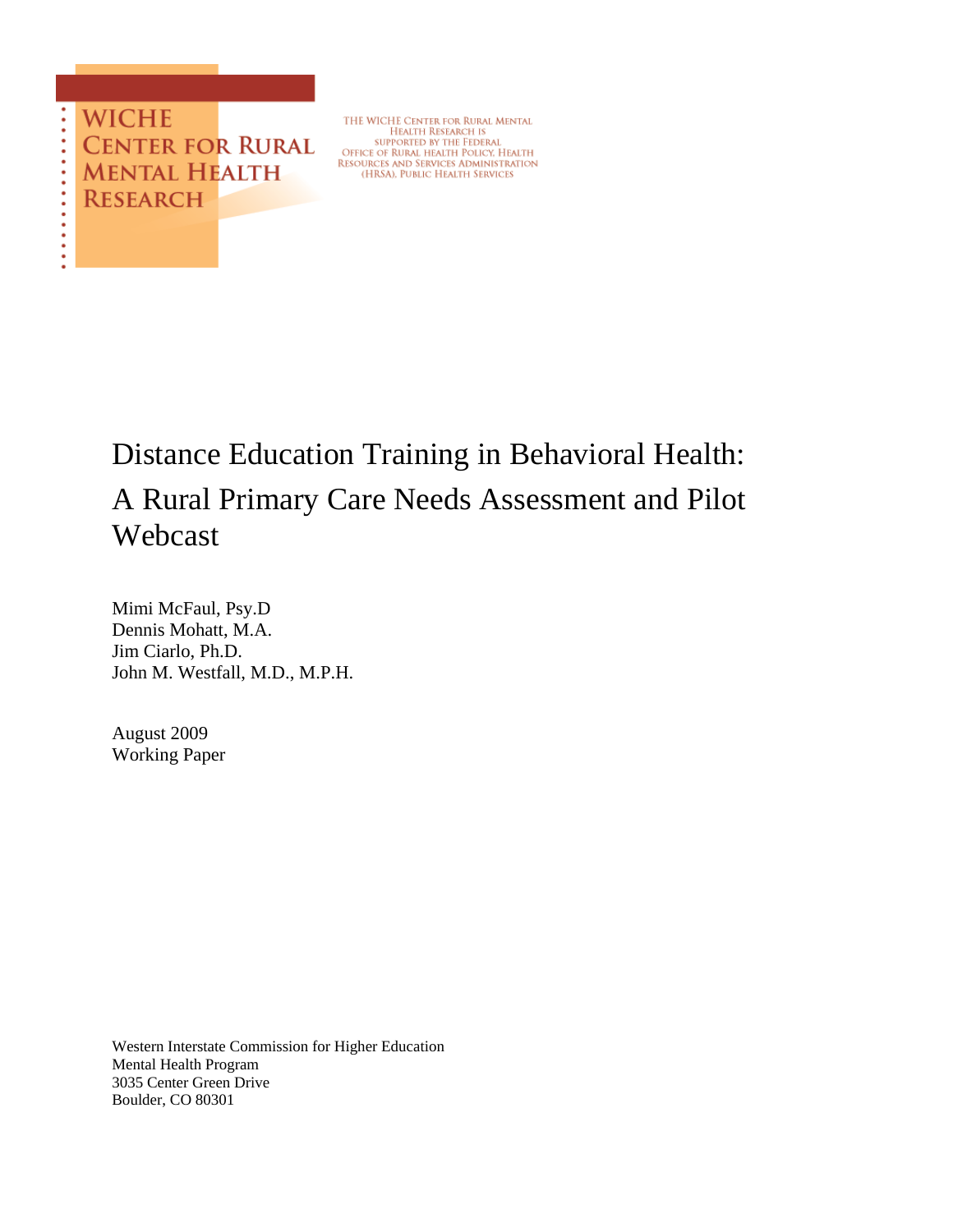Acknowledgements: The WICHE Center for Rural Mental Health Research is one of seven Rural Health Research Centers supported by the Federal Office of Rural Health Policy (ORHP), Grant No.1 U1CRH03713-01. This project is funded by ORHP, Health Resources and Services Administration, U.S. Department of Health and Human Services. The specific content of this article is the sole responsibility of the authors.

Dr. McFaul is currently the Associate Director for the WICHE Mental Health Program. Mr. Mohatt is the WICHE Vice President for Behavioral Health. Dr. Ciarlo is the Senior Research Scientist for the WICHE Mental Health Program. John (Jack) M. Westfall, M.D., M.P.H., is the Associate Dean for Rural Health, University of Colorado School of Medicine, Denver, Colorado.

Candice M. Tate, PhD is the corresponding author. Dr. Tate completed this work at the Western Interstate Commission for Higher Education (WICHE) Mental Health Program, 3035 Center Green Drive, Boulder, Colorado 80301-9752.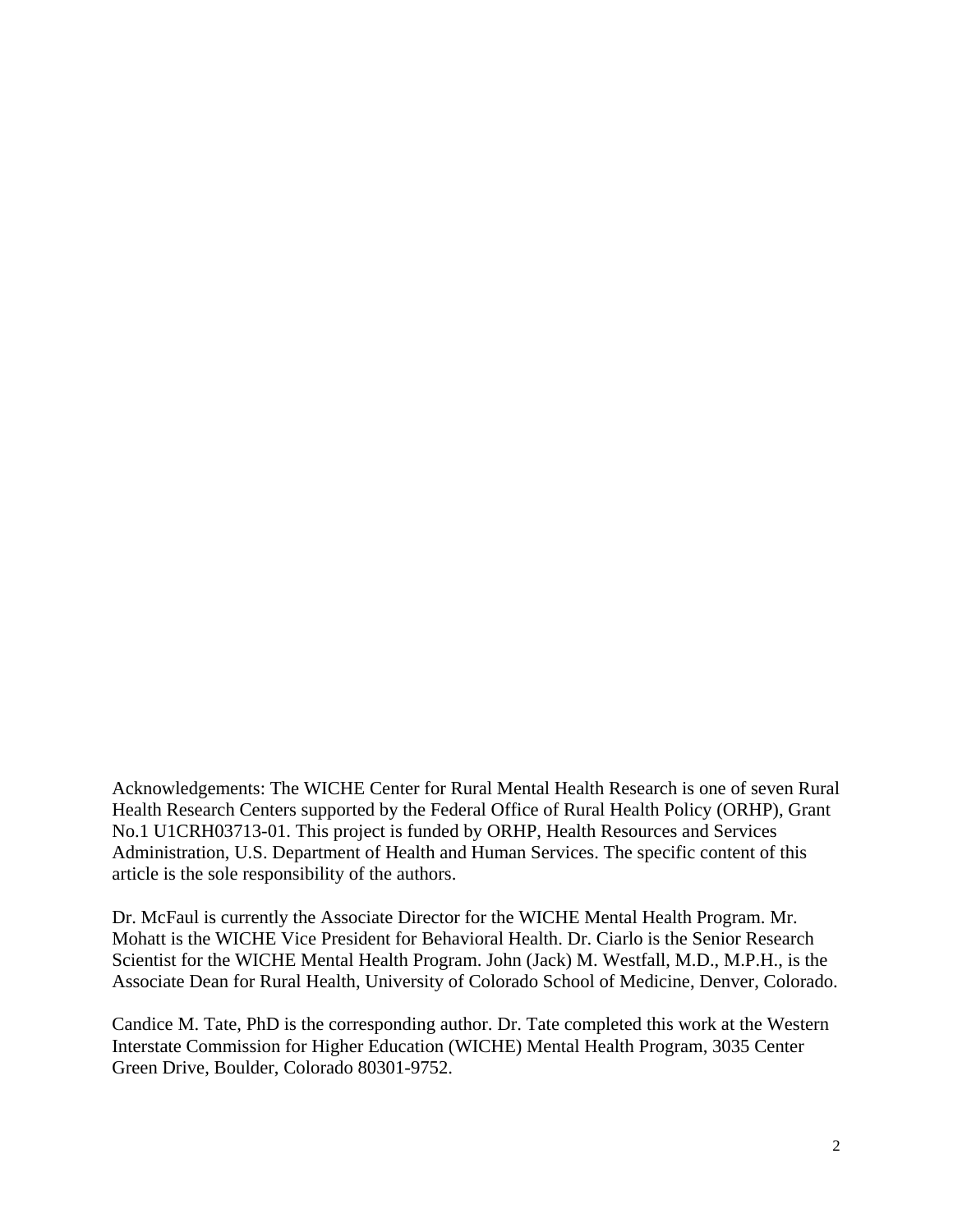## **Table of Contents**

<span id="page-2-0"></span>

## **Table of Tables**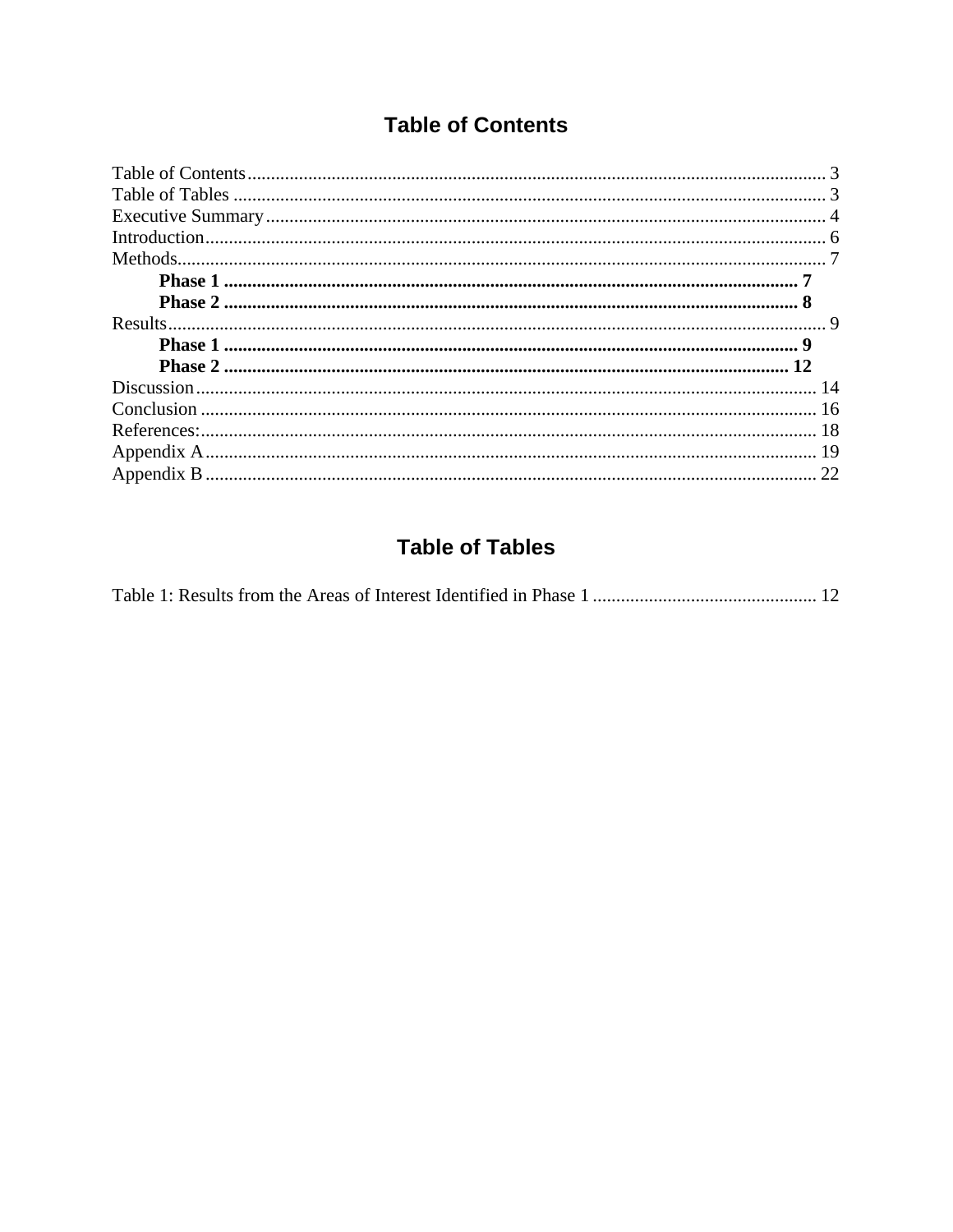## **Executive Summary**

<span id="page-3-0"></span>Primary care providers (PCP) are often the first and only resource for rural and frontier residents needing mental health care. Training on mental health issues is not easily accessible for PCPs working in rural settings. Distance education offers a low-cost, convenient alternative for PCPs to obtain the information they need to treat the mental health needs of their patients. However, there is a need to learn more about the specific interests of PCPs in mental health topics. This project provided rural PCPs with the opportunity to provide information on their interests. The definition of *rural* for this project is an area with a population of less than 50,000 people. Based on the results, a live webcast training was produced on bipolar disorders and subsequently placed permanently online for convenient access. The high interest and participation by rural PCPs in this project provides public health systems with a rationale for developing and implementing online trainings on a variety of mental health topics for PCP access.

This large interest among rural PCPs in learning about mental health issues follows the nationwide trend for greater integration of primary and mental health care, and suggests that PCPs are aware of the impact of mental health on their patients' physical health. The results suggest not only are PCPs interested in mental health topics, they are also interested in receiving training on those topics online via webcasts, both live and asynchronously. The fact that many respondents had already attended online training shows both their interest and expertise in online training protocols.

Thus, these findings are consistent with the assertion that training via distance learning technology promotes the awareness of the impact of mental health on primary care patients. In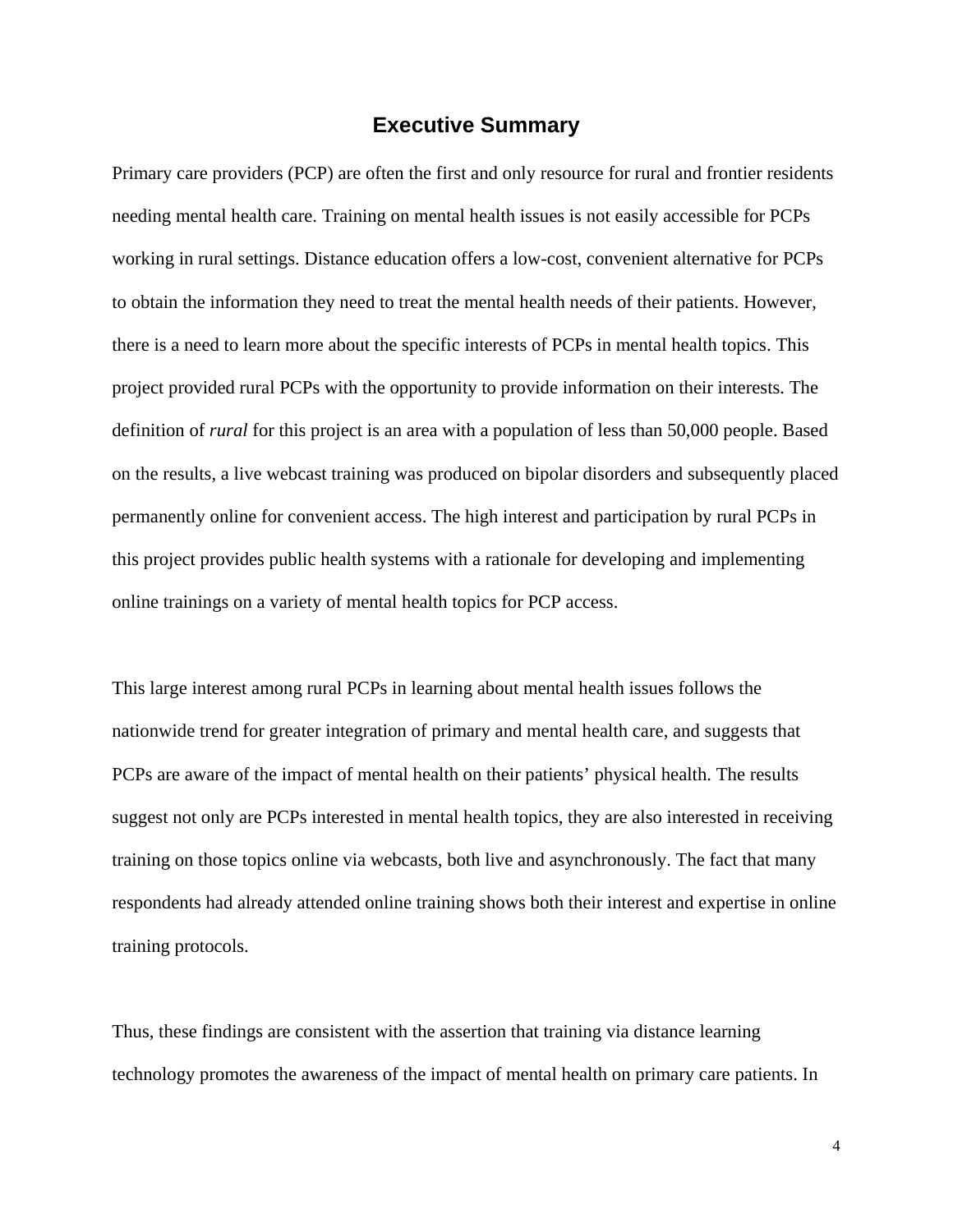addition, PCPs are interested and willing to receive this information online. These findings also support the federal and state policy recommendations on distance education, which assert that distance education (e.g., webcasts) is often a useful and economical way to provide training to remote professionals. Whereas these policies do not document the need or desire for specific topics, this study establishes a strong desire and need for training in mental health topics among rural PCPs.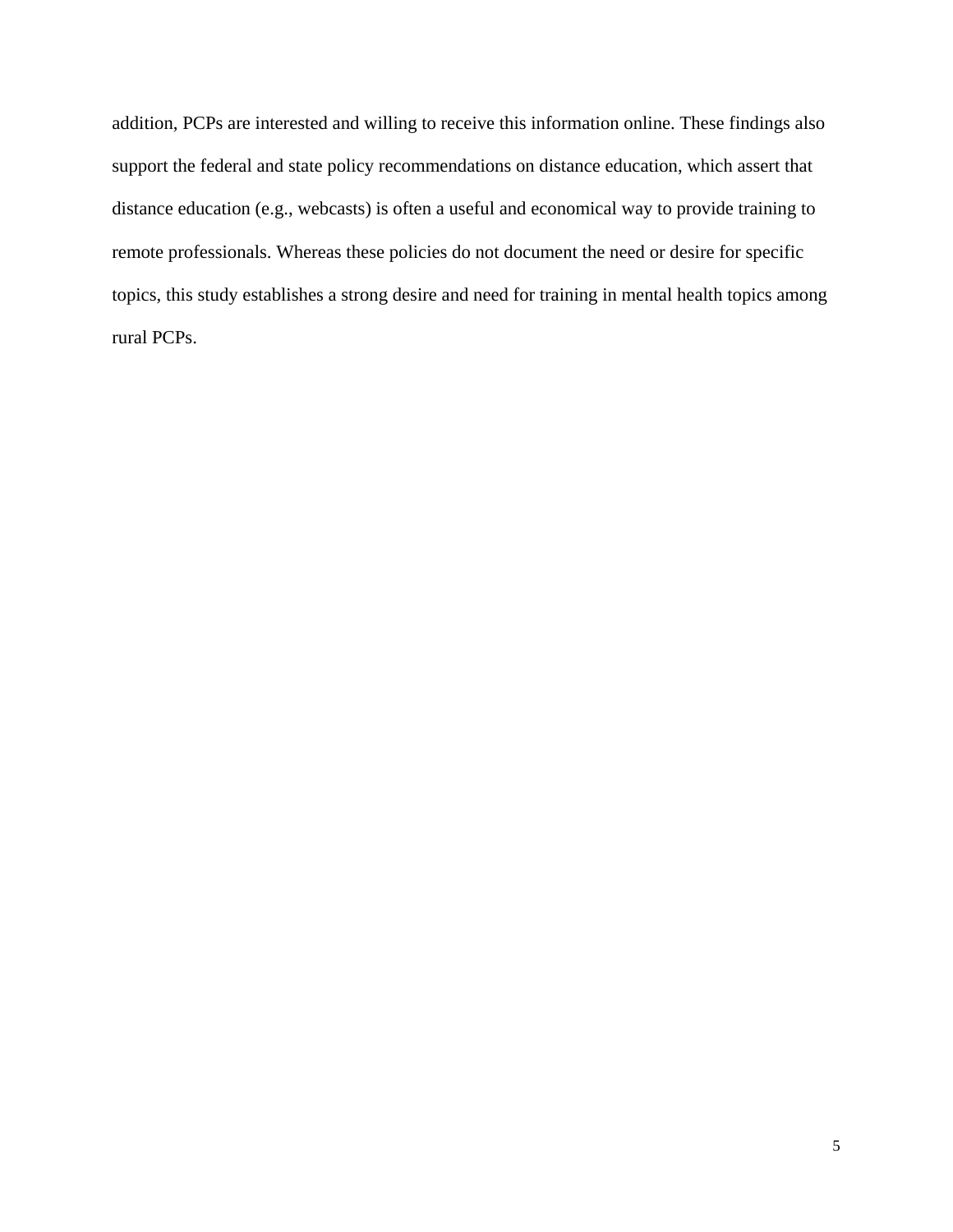## **Introduction**

<span id="page-5-0"></span>According to the Institute of Medicine<sup>1</sup>, research has shown that underlying behavioral health (i.e., mental health and/or substance abuse) issues account for up to 70 percent of all primary care visits. Treatment of mental health problems by primary care providers is especially prevalent in rural and frontier areas, where limited availability of mental health providers is an ongoing problem. In fact, primary care physicians and other mid-level primary care providers are often the first and only resource for rural residents to receive mental health care. While it is critical to strive to recruit and retain mental health professionals to rural areas, it is equally important to provide training to the current primary care workforce on identifying, treating, and referring patients with mental health diagnoses. PCPs often have limited training in the identification and (non-pharmacological) treatment of mental illness.  $2-4$  Additionally, PCPs generally, and rural PCPs specifically, often lack the time and resources to diagnose mental health disorders or pursue advanced training in diagnosing and treating depression. As a consequence, some rural advocates have argued that the best approach to improving mental health outcomes in rural areas is to support primary care physicians in their delivery of mental health services, such as through distance learning via internet-based technology.<sup>2-5</sup>

Training via distance learning technology that promotes collaborative care models in primary care is consistent with federal and state policy recommendations. For example, the President's *New Freedom Commission on Mental Health* (2003) indicates, "Technology is used to access mental health care and information." 6 More specifically, the report states "Access to care will be improved in many underserved rural and urban communities by using health technology, telemedicine care, and consultations. Health technology and telehealth will offer a powerful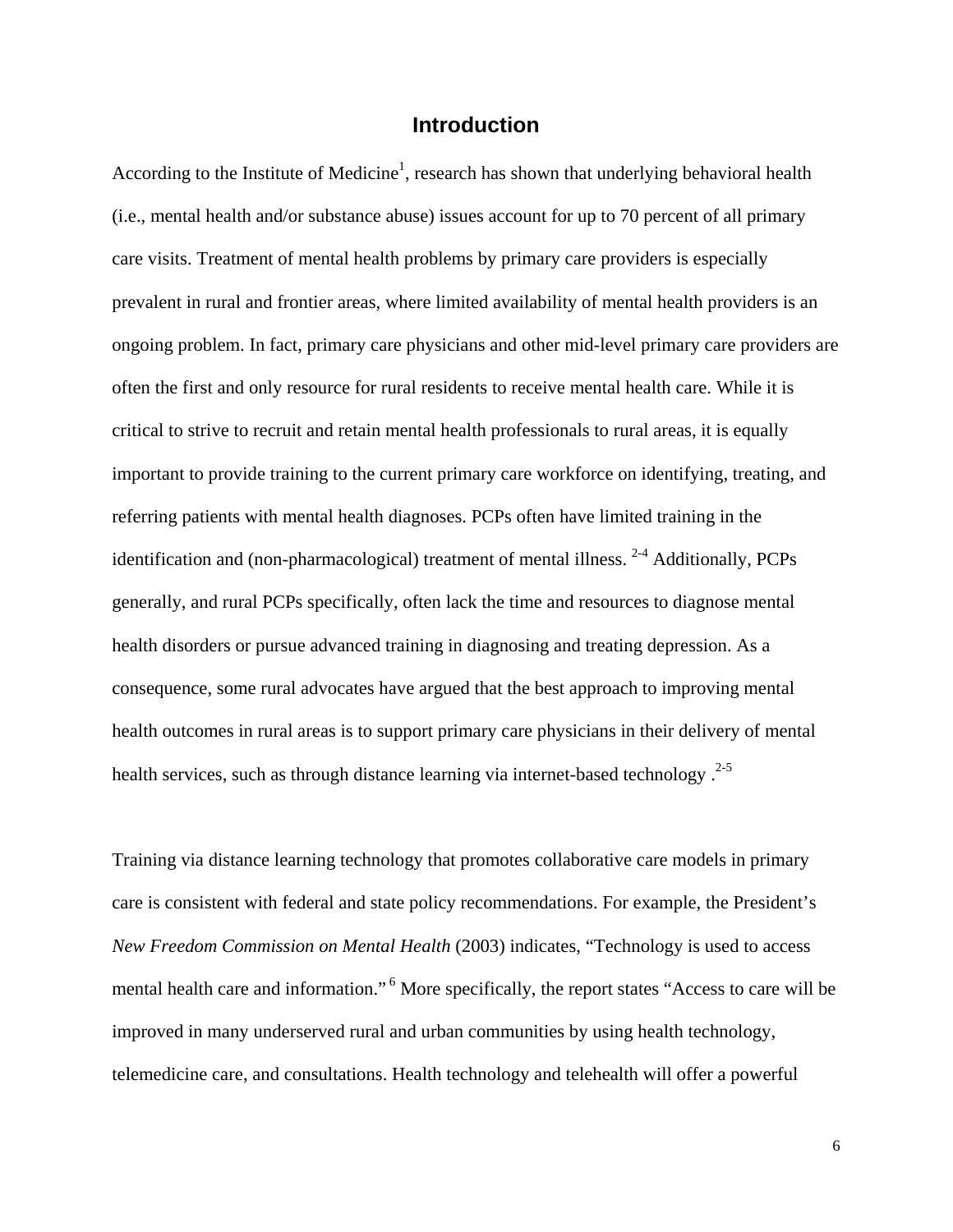<span id="page-6-0"></span>means to improve access to mental health care in underserved, rural, and remote areas." Distance education (e.g., webcasts) is often a useful and economical way to provide training to remote professionals.

To further the field's understanding regarding the distance education needs of primary care physicians (PCPs) in rural and frontier areas who treat behavioral health issues, the study presented here had several objectives. First, we explored the self-identified behavioral health training needs most pertinent to PCPs in rural areas. Second, we provided distance training to PCPs on their prioritized topic to facilitate identification and treatment of individuals in rural and frontier areas. Participants completed an online survey to receive continuing medical education (CME) credits.

## **Methods**

#### Phase 1

In collaboration with a nationally renowned PCP consultant (MD, PhD), and a rural health consultant (PhD), a survey was created to develop a better understanding of the mental health training needs of PCPs across rural America. For the purposes of this project, *rural* was defined as communities with less than 50,000 people. This electronic survey was placed on the website of a national survey company to ensure access for providers with internet access.

The survey included 15 close-ended items: five asked about interest in training and preferred training topics (see Table 1 for a complete list of the 20 mental health topics), eight asked for information on the PCP location and practice, and three asked for prior experience with distance training. An additional item asked for contact information to provide the survey participants with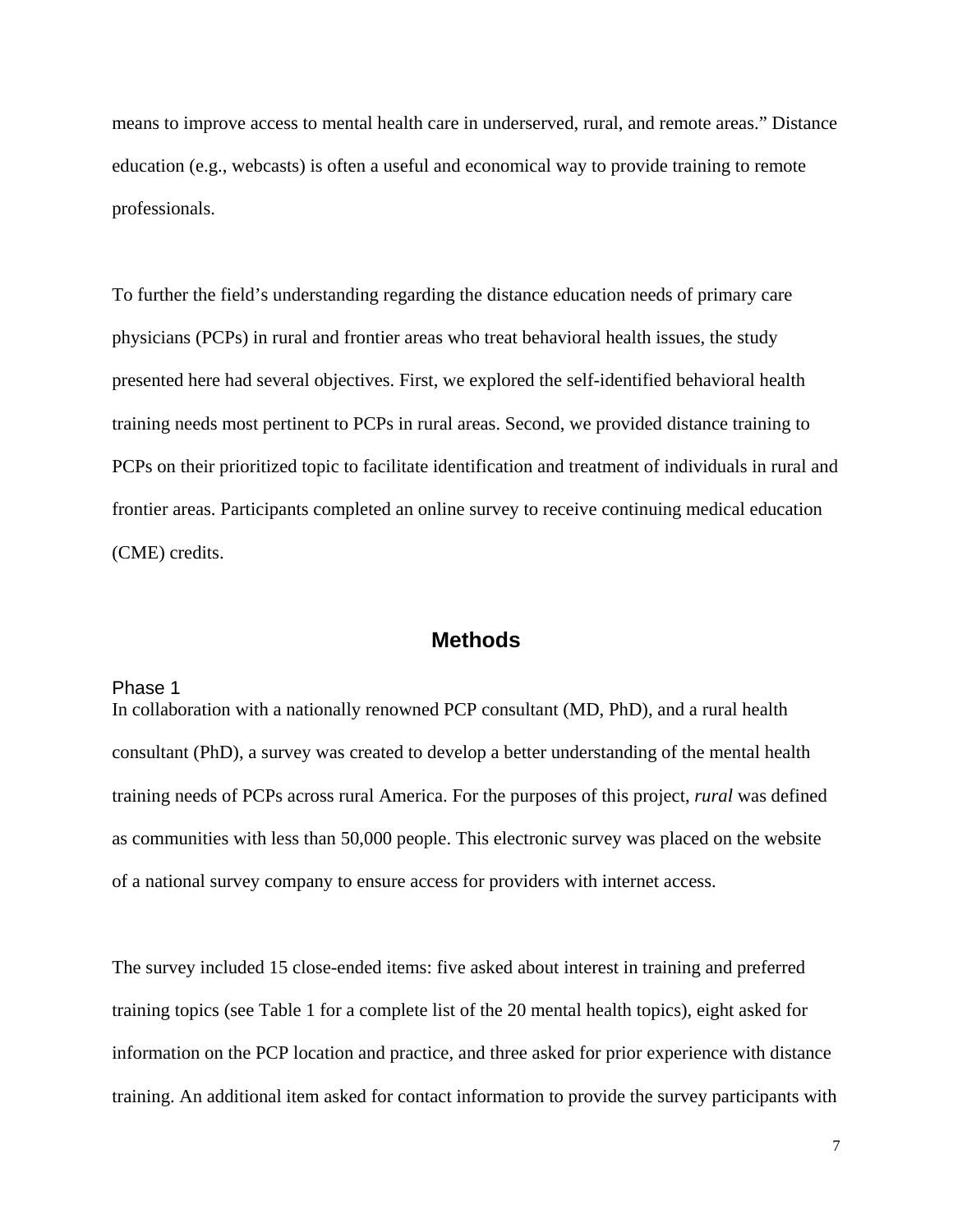<span id="page-7-0"></span>details on the training provided in Phase 2. For the preferred training topics, respondents were presented with two identical lists of 20 mental health topics. On the first list, respondents were asked to select all of the topics of interest. On the second list, respondents were asked to choose the single topic of highest priority. A link to the survey was distributed to various local, regional, and national groups via website posting and electronic mailing lists, reaching approximately 5,000 people. Respondents participated in the online survey over a three-month period. A copy of the full survey is included in Appendix A. Investigators then compiled the results to determine the topic of the training in Phase 2.

#### Phase 2

Based on the survey results (presented below), the topic of bipolar disorder was selected for the webcast. An informational brochure, including details of the webcast were sent, via e-mail and by post, to the groups who initially received notice of the survey. All respondents to the initial survey were contacted and informed of the webcast. In addition, numerous personal and phone contacts were made by the researchers to various associates. A national expert on bipolar disorder presented the hour-long webcast and fielded questions from the audience following the formal presentation.

The webcast included detailed information on bipolar disorder symptoms/patterns, prevalence, diagnosis, and treatment (e.g., medication and psychotherapy). Following the live presentation, the webcast was uploaded on the WICHE website for asynchronous viewing for those practitioners who could not attend the live presentation

([http://www.wiche.edu/mentalhealth/ResearchCenter/Project3Yr3Webcast.asp\)](http://www.wiche.edu/mentalhealth/ResearchCenter/Project3Yr3Webcast.asp).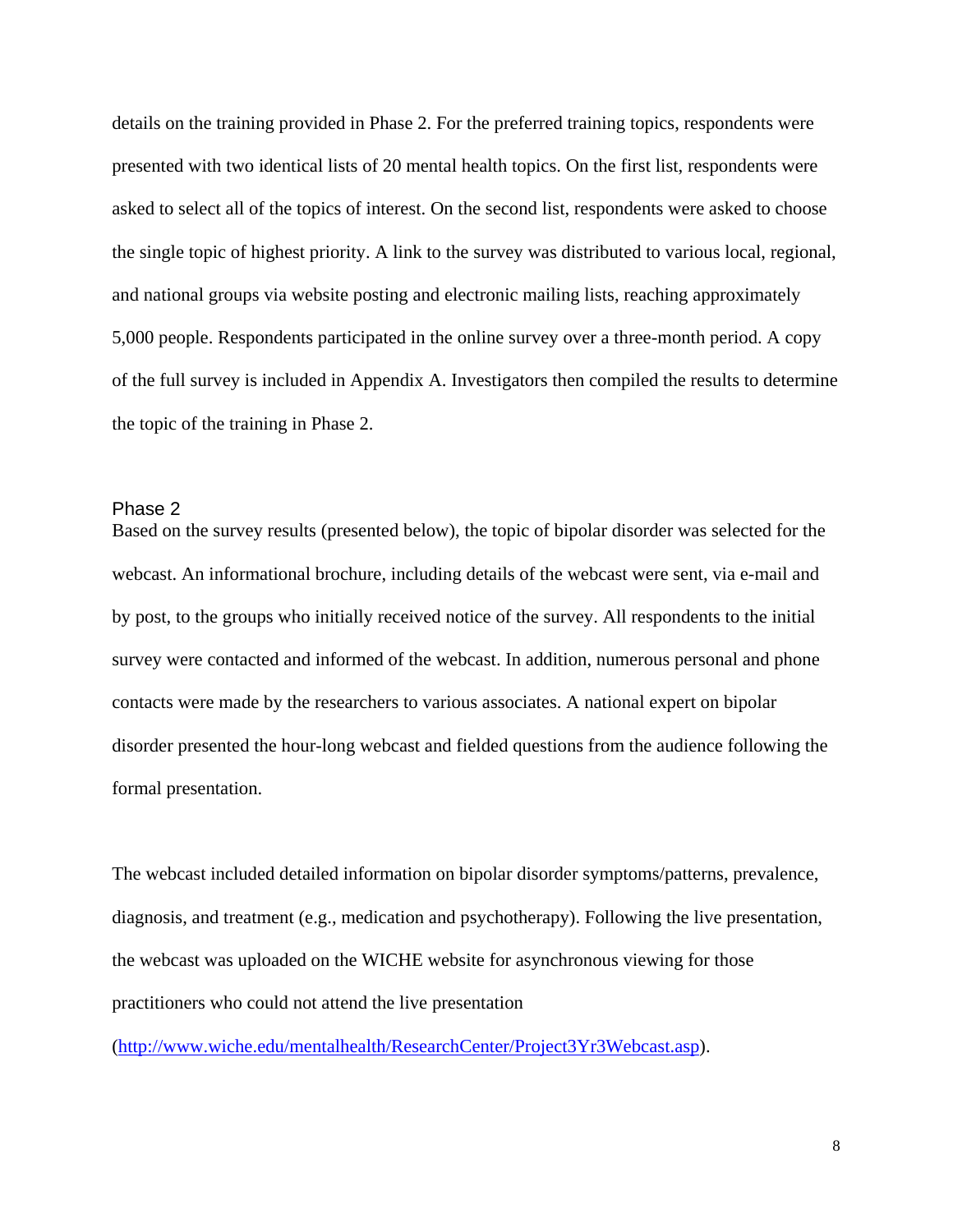<span id="page-8-0"></span>Immediately following the webcast, participants were invited to complete an online survey. This 20-item survey collected feedback on the presentation and was required for participants to receive continuing medical education (CME) credits or continuing education units (CEU). A copy of this survey is included in Appendix B. The first three questions gathered information on the participants' state of residence, rural versus urban settings, and provider type. Five closeended questions requested feedback on the effectiveness and applicability of the information presented, while a fifth open-ended question invited comments. The remaining questions gathered demographic data, interest in future webcasts, and general comments. While the webcast is available indefinitely, CME/CEU credits can only be earned for a year following the live broadcast.

## **Results**

#### Phase 1

There were 154 participants in the initial survey, of which 142 (92% of the 154 respondents) indicated they practiced in a rural setting (less than 50,000 people). It should be noted that participants' self reported information regarding practicing in a rural location was not verified and therefore it is possible that some respondents did not respond accurately according to the definition identified by this project. Eighty-nine (89; 58%) were physicians (MD or DO), 31 (20%) were nurse practitioners, 25 (16%) were physician assistants, and six (4%) indicated the 'other' category (e.g., advanced practice psychiatric nurse, CNS/PMH, RN, health care educator). Of the 154 respondents, 75% (115) indicated that they were interested in participating in internet-based (webcast) CME presentation(s) on mental health topics. Overall, 20 states were represented in the responses.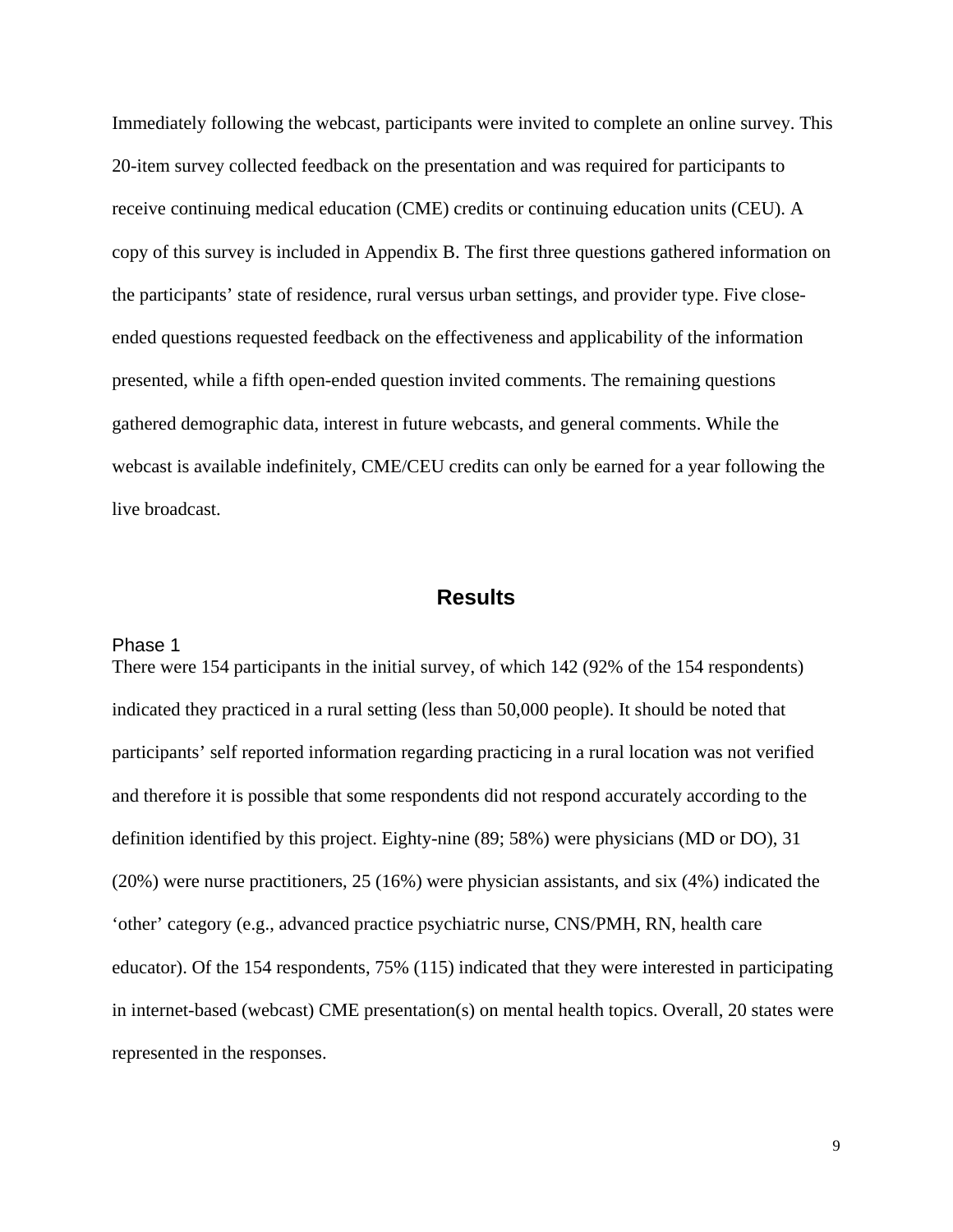The majority (84%) practiced in family medicine, while others indicated pediatrics (7%), internal medicine (4%), and 'other' (5%). The major population served was adults aged 26-59, followed by seniors (60+), pediatrics, and young adults (17-25). Seventy-four (48%) indicated they addressed women's issues, and 32 (21%) indicated they had patients who were members of minority groups.

Forty-four percent indicated they did not work in a Federally Qualified Health Center, and fortynine percent indicated that they worked in a Federally Designated Rural Health Clinic. Eightyfour percent indicated that they worked primarily in family medicine, while 7 percent selected pediatrics and four percent worked in internal medicine. Five percent selected 'other' (geriatric, gynecology, and general practice). The majority (54%) worked in a small group practice (2-5 professionals), while 14 percent worked in solo practices and 14 percent in medium group practices (6-9 professionals). Seven percent indicated a large group practice (10+ professionals). Eight percent selected 'other' (rural health clinic and hospital).

Sixty-four percent (92) had previously attended a training, which included mental health topics. Of those 92 respondents, 74% (114) indicated that they had received CME credits. The majority (86; 56%) of the prior trainings were didactic lectures (grand rounds), followed by conferences (45; 29%), workshops (32; 21%), and internet-based webcasts (25; 16%). The motivators for attending previous webcast trainings ranged from CME credits (106; 69%), treating or anticipating a mental health issue in practice (62; 40%), and financial incentive provided by the training organization (31; 20%).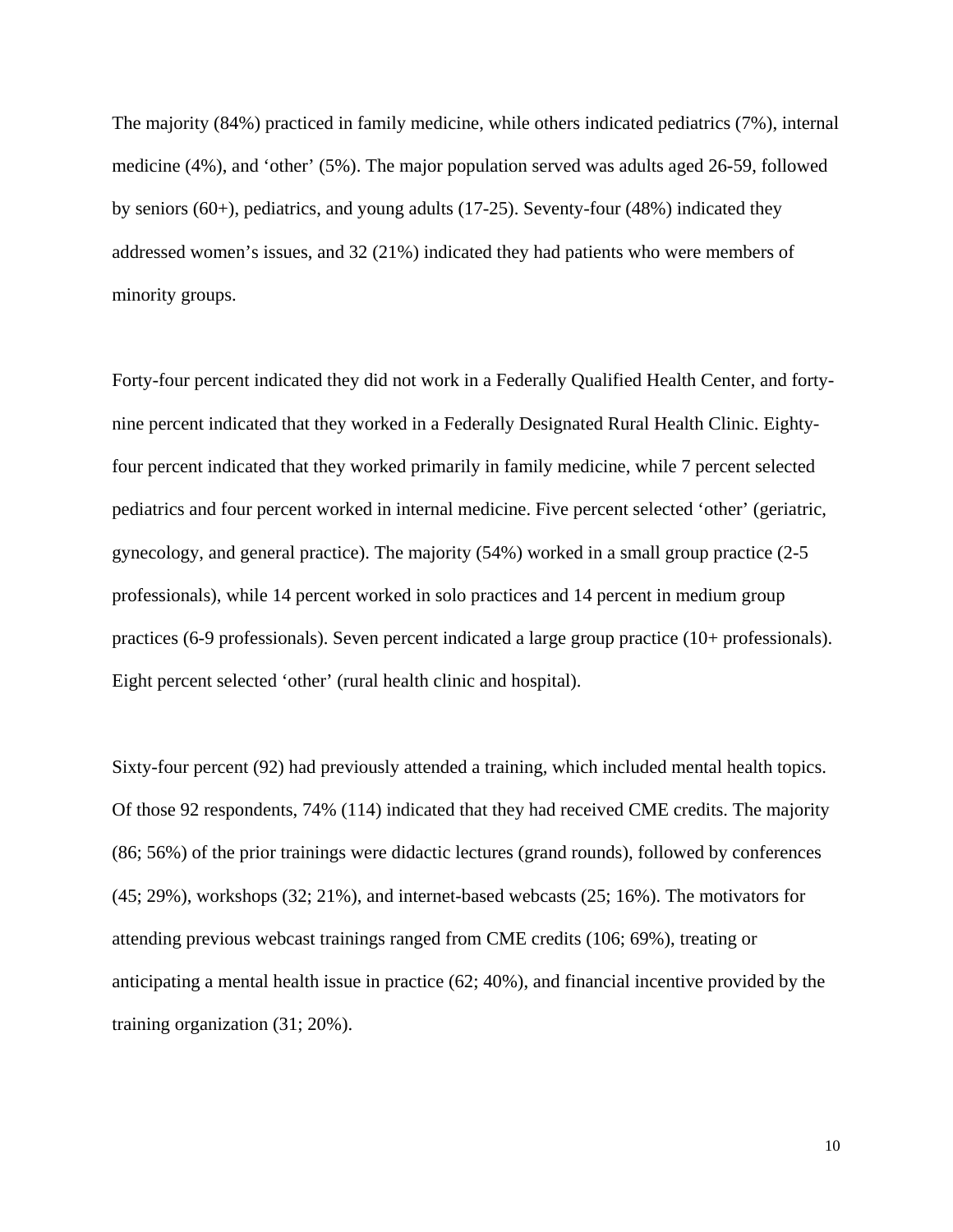Table 1 details respondents' preferred topics in order of preference when all topics were selected. On the first list, respondents selected an average of 9.7 topics, totaling 1490 selections. All topics were selected, ranging from the top-ranked 'Bipolar Disorder' (109 selections; 71% of respondents selected this topic) to the lowest-ranked 'Other' (10 selections; 6%). 'Diagnosing Attention Deficit Disorders/ADHD in Children' was second (102; 66%) and 'General Pediatric Mental Health Issues' was ranked third (100; 65%). When asked to specify a topic for 'Other,' respondents suggested 'Addiction and Substance Abuse,' 'Methamphetamine and Alcohol Treatment,' Reactive Attachment Disorder,' Domestic Violence,' Personality Disorders,' Serotonin Syndrome,' Family Supports,' and 'Cutting.'

When asked to select a single topic of highest priority, all topics were selected with the exception of 'Phobias.' Of the 154 respondents, 20 selected 'General Pediatric Mental Health Issues' (13% of respondents) and only 1 selected 'Panic Attacks' (less than 1% of respondents). In second place was Bipolar Disorders (18 selections, 12%). Two selections were third, 'Substance Abuse Detection and Treatment,' and 'Treatment of Depression' (13 selections each; 8.4%). Five respondents selected 'Other' (3.2%). When prompted for topics, they suggested ('Screening Families,' 'Cutting,' 'Serotonin Syndrome, 'Suicide,' and 'Mental Issues in Dementia').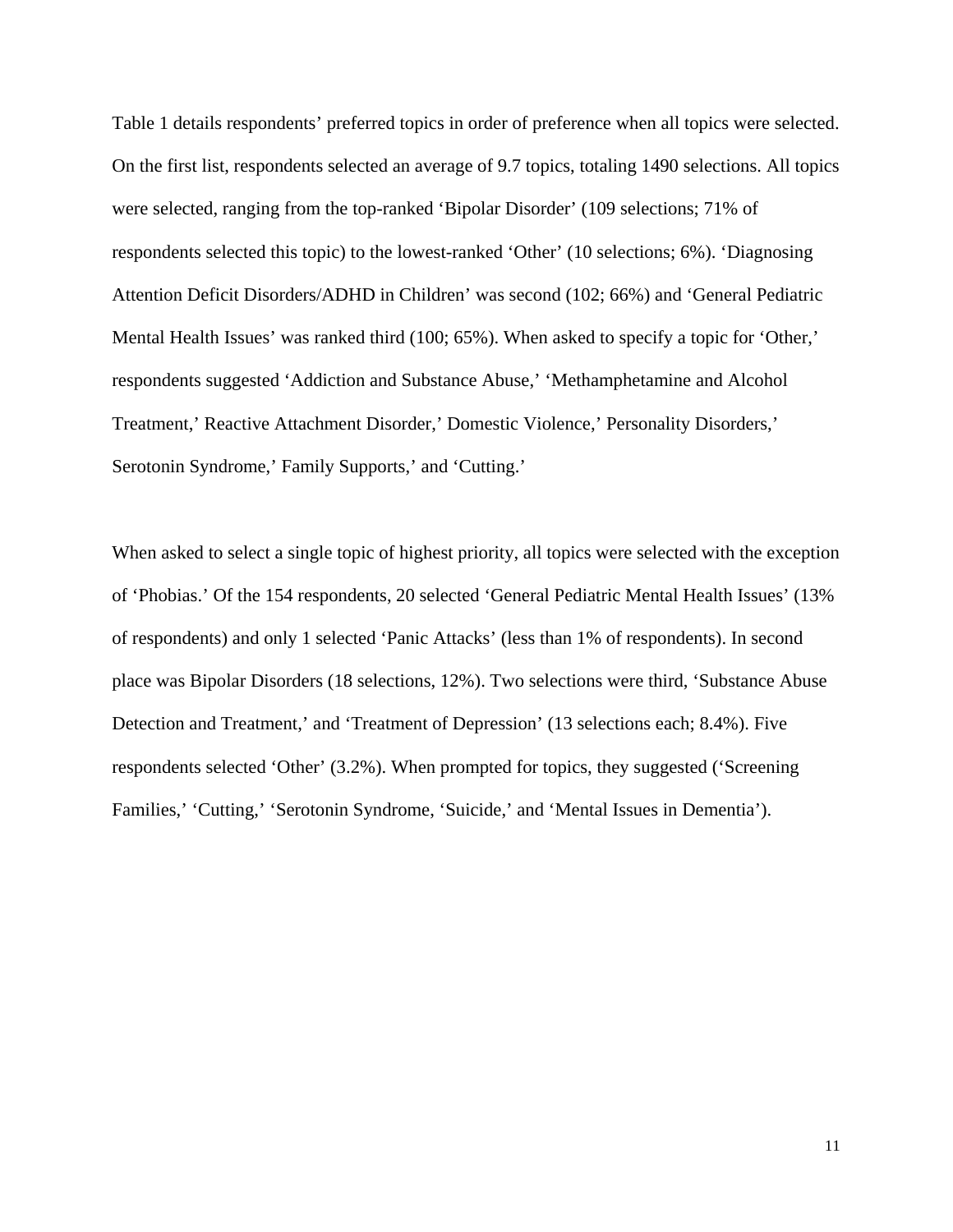| <b>Mental Health Topics</b>                                                                               | Count      |                                    | Count            |           |
|-----------------------------------------------------------------------------------------------------------|------------|------------------------------------|------------------|-----------|
|                                                                                                           | of         | $%$ of<br>Respondents<br>Selecting | $\sigma$ f       | $%$ of    |
|                                                                                                           | <b>ALL</b> |                                    | <b>ONE</b>       |           |
|                                                                                                           | Topics     |                                    | Topic            | Responses |
|                                                                                                           | of         |                                    | $\sigma$ f       |           |
|                                                                                                           | Interest   |                                    | Interest         |           |
| <b>Bipolar Disorder</b>                                                                                   | 109        | 71                                 | 18               | 11.7      |
| Diagnosing Attention Deficit Disorder/ADHD in Children                                                    | 102        | 66                                 | 12               | 7.8       |
| <b>General Pediatric Mental Health Issues</b>                                                             | 100        | 65                                 | 20               | 13.0      |
| Antidepressants (SSRIs) and Adolescents                                                                   | 95         | 62                                 | $\overline{7}$   | 5.0       |
| Alzheimer's and other Dementias                                                                           | 86         | 56                                 | 11               | 7.1       |
| Substance Abuse Detection & Treatment                                                                     | 85         | 55                                 | 13               | 8.4       |
| Anxiety                                                                                                   | 83         | 54                                 | 5                | 3.2       |
| <b>Treatment of Depression</b>                                                                            | 82         | 53                                 | 13               | 8.4       |
| Diagnosing Attention Deficit Disorder/ADHD in Adults                                                      | 79         | 51                                 | 3                | 1.9       |
| Developmental Delays                                                                                      | 78         | 51                                 | 5                | 3.2       |
| Diagnosis of Depression (Validated screening tool - PHQ-9)                                                | 78         | 51                                 | $\overline{7}$   | 5.0       |
| Panic attacks                                                                                             | 74         | 48                                 | 1                | 0.6       |
| Older Adults and Healthy Aging                                                                            | 66         | 43                                 | 5                | 3.2       |
| <b>Autism Spectrum Disorders</b>                                                                          | 65         | 42                                 | 12               | 7.8       |
| Differentiating between psychotic disorders and substance-induced<br>psychotic symptoms                   | 65         | 42                                 | 7                | 5.0       |
| Suicidal Problems (e.g., self-injuring or dying ideation, plans,<br>phone calls for help, prior attempts) | 58         | 38                                 | $\overline{4}$   | 2.6       |
| Postpartum Depression                                                                                     | 54         | 35                                 | $\overline{c}$   | 1.3       |
| <b>Bereavement</b>                                                                                        | 44         | 29                                 | $\overline{2}$   | 1.3       |
| Schizophrenia                                                                                             | 41         | 27                                 | $\overline{2}$   | 1.3       |
| Phobias                                                                                                   | 36         | 23                                 | $\boldsymbol{0}$ | 0.0       |
| Other (please specify)                                                                                    | 10         | 6                                  | 5                | 3.2       |
| Totals                                                                                                    | 1490       |                                    | 154              | 101       |

#### <span id="page-11-0"></span>**Table 1: Results from the Areas of Interest Identified in Phase 1**

#### Phase 2

After establishing the details of the webcast, investigators notified the 154 participants from the initial survey. One hundred and twelve (112) survey respondents provided email addresses and researchers sent them an electronic brochure including details of the webcast. Four (4) survey respondents provided their phone numbers and were provided details via phone. The electronic brochure was also sent out to various local, regional, and state organizations for inclusion on websites and electronic mailings. In addition to the WICHE Mental Health Program's electronic mailing list who is comprised of a variety of individuals and agencies that expressed interest in be contacting regarding events and trainings on rural mental health, other organizations or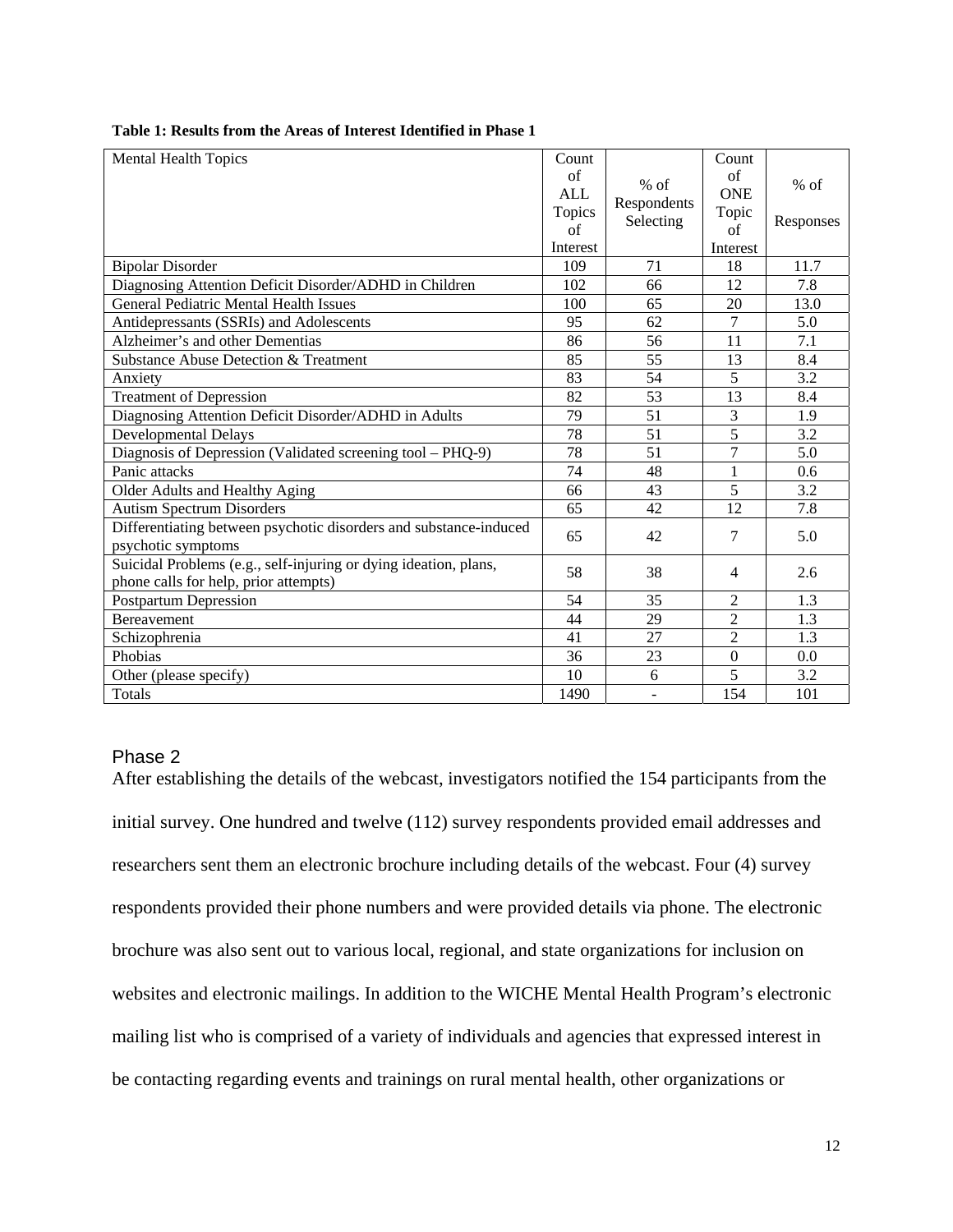listservs included were the National Rural Health Association, the Rural Health Clinics listserv, and some State Offices of Rural Health. The researchers received 38 email and 23 phone inquiries requesting further information on the webcast. The free-of-charge presentation was broadcast from a local university with a live audience of 35 medical students enrolled in a ruralfocused program. In addition, 35 participants attended the live webcast from around the country via the internet. Since then, 101 visitors have viewed the webcast asynchronously at their convenience.

Eighteen (18) viewers completed the online post-training survey, representing 15 states. All 18 indicated that they worked in a primarily rural setting. As noted previously participants' self reported information regarding working or practicing in a rural location was not verified and therefore it is possible that some respondents did not respond accurately according to the definition identified by this project. The majority of respondents indicated that the presentation was helpful and informative. This survey was required to be eligible for the CME/CEU credits. For the open-ended question of suggested future topics, two asked for further information on bipolar disorders. Others asked for trainings on borderline personality, ADD/ADHD, suicide, schizophrenia, oppositional defiant disorder, psychiatric care in rural settings, and telepsychiatry.

Eight learned about the webcast via email, three were asked by superiors to attend, two learned through personal contact, and one was informed by the research center website.

For the question on why they decided to attend: 13 stated that the agenda/topic was relevant, six indicated continuing education units (CEU), 9 indicated flexibility of webcast forum, one

13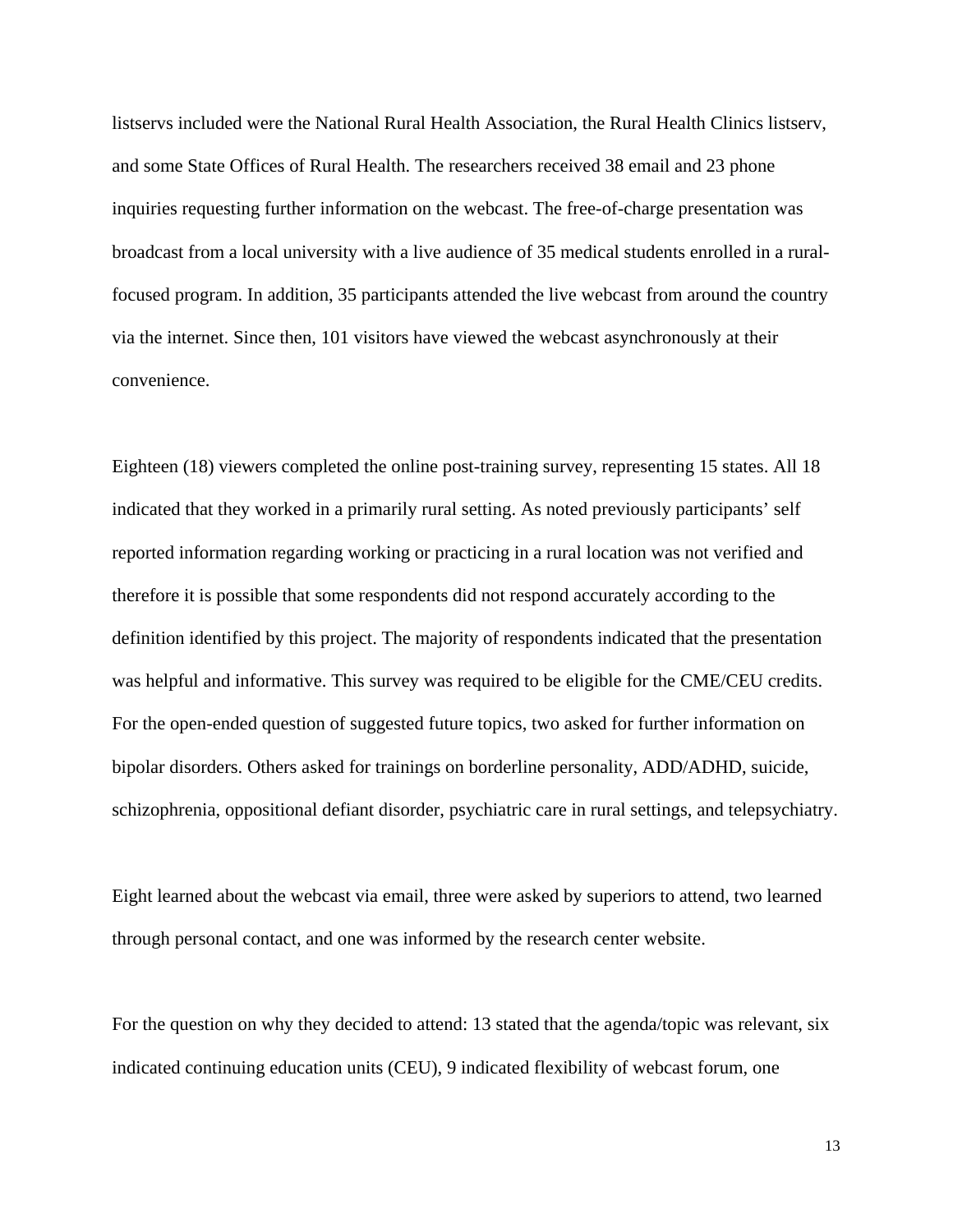<span id="page-13-0"></span>indicated they were asked by a superior, and four did not respond.

## **Discussion**

This needs assessment was conducted to identify the mental health training needs among rural primary heath providers and to produce a webcast based on the results (i.e., the most endorsed topic). The three mental health training needs identified most frequently by PCPs in rural areas were 1) Bipolar Disorders, 2) Diagnosing ADD/ADHD in Children, and 3) General Pediatric Mental Health. The respondents showed an interest in a wide variety of topics as demonstrated by each respondent indicating an interest in approximately 50% of the mental health topics listed on the survey. This large interest among rural PCPs in learning about mental health issues follows the nationwide trend for greater integration of primary and mental health care, and suggests that PCPs are aware of the impact of mental health on their patients' physical health. Future research studies should be targeted to rural primary care providers given their unique position to identify with patients with mental health issues since they are a primary point of contact in the rural health care delivery system.

A large majority of participants indicated their interest in attending a webcast on mental health trainings. When asked if they had attended a previous online training on mental health issues, most responded affirmatively, indicating most respondents were well informed of the online training process. These results suggest not only are PCPs interested in mental health topics, they are also interested in receiving training on those topics online via webcasts, both live and asynchronously. The fact that many respondents had already attended online training shows both their interest and expertise in online training protocols.

14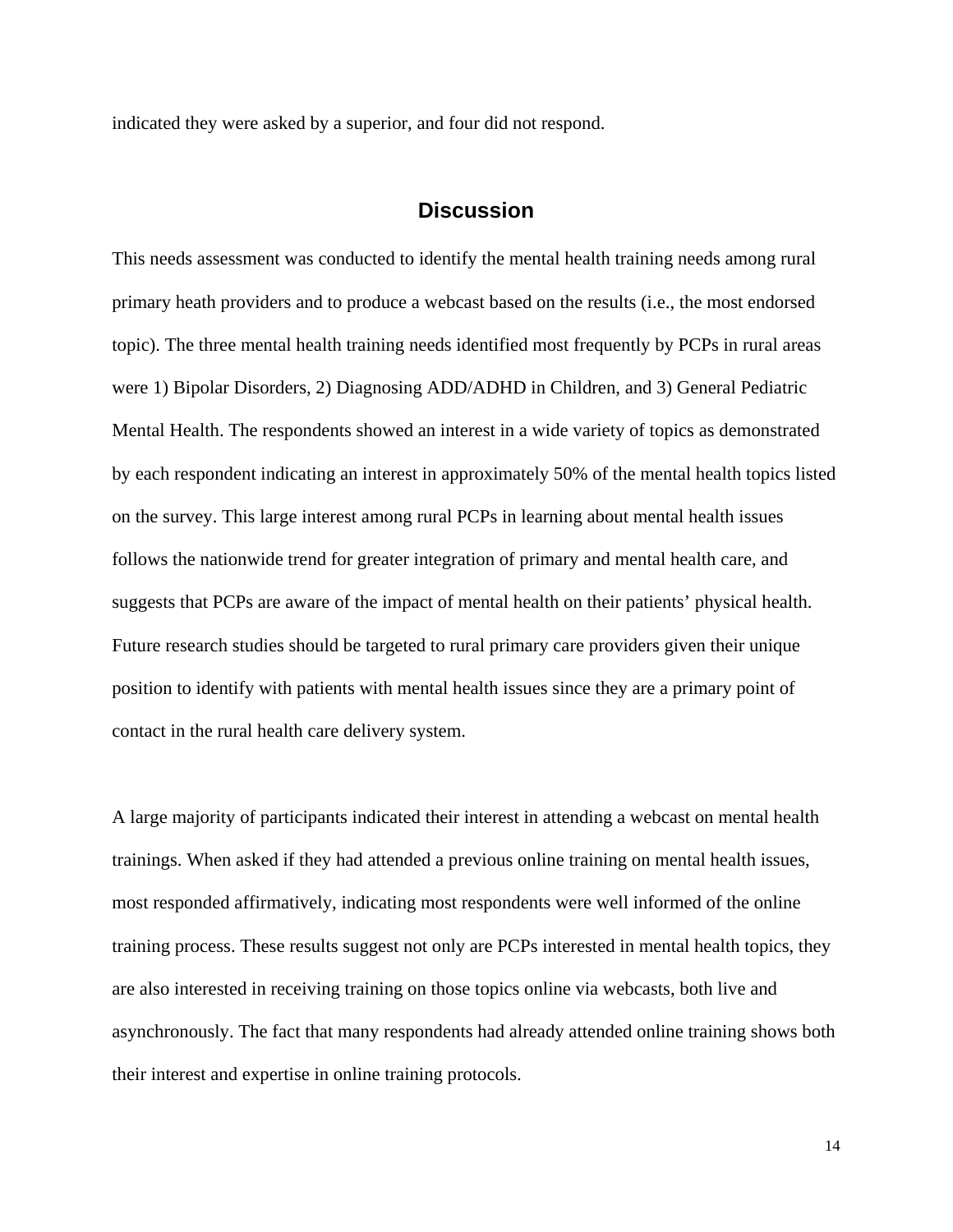Only 41% of the total viewers between December 5, 2007 and February 1, 2008 viewed the webcast live. Sixty-one percent of the PCPs who viewed the webcast did so asynchronously on their own time. This asynchronous viewing option exhibits the true utility of the webcast training format for rural PCPs. Those professionals unable to attend the live broadcast were able to participate later, and were willing to do so. If the training were not available online, these professionals may not have been able to take advantage of the opportunity to attend.

Thus, these findings are consistent with the assertion that training via distance learning technology promotes the awareness of the impact of mental health on primary care patients. In addition, PCPs are interested and willing to receive this information online. These findings also support the federal and state policy recommendations on distance education, which assert that distance education (e.g., webcasts) is often a useful and economical way to provide training to remote professionals. Whereas these policies do not document the need or desire for specific topics, this study establishes a strong desire and need for training in mental health topics among rural PCPs.

Since this is one of the few studies that examines the mental health training needs of rural primary care professionals, future studies are needed to develop trainings that target their specific interests. Trainings targeted towards mental health professionals may be inefficient for primary care settings, due to shorter patient visits and fewer available mental health resources. Future studies should seek to clarify the most efficient type of information to convey in training that fits within the PCP setting and utilizes resources typically available to PCPs.

15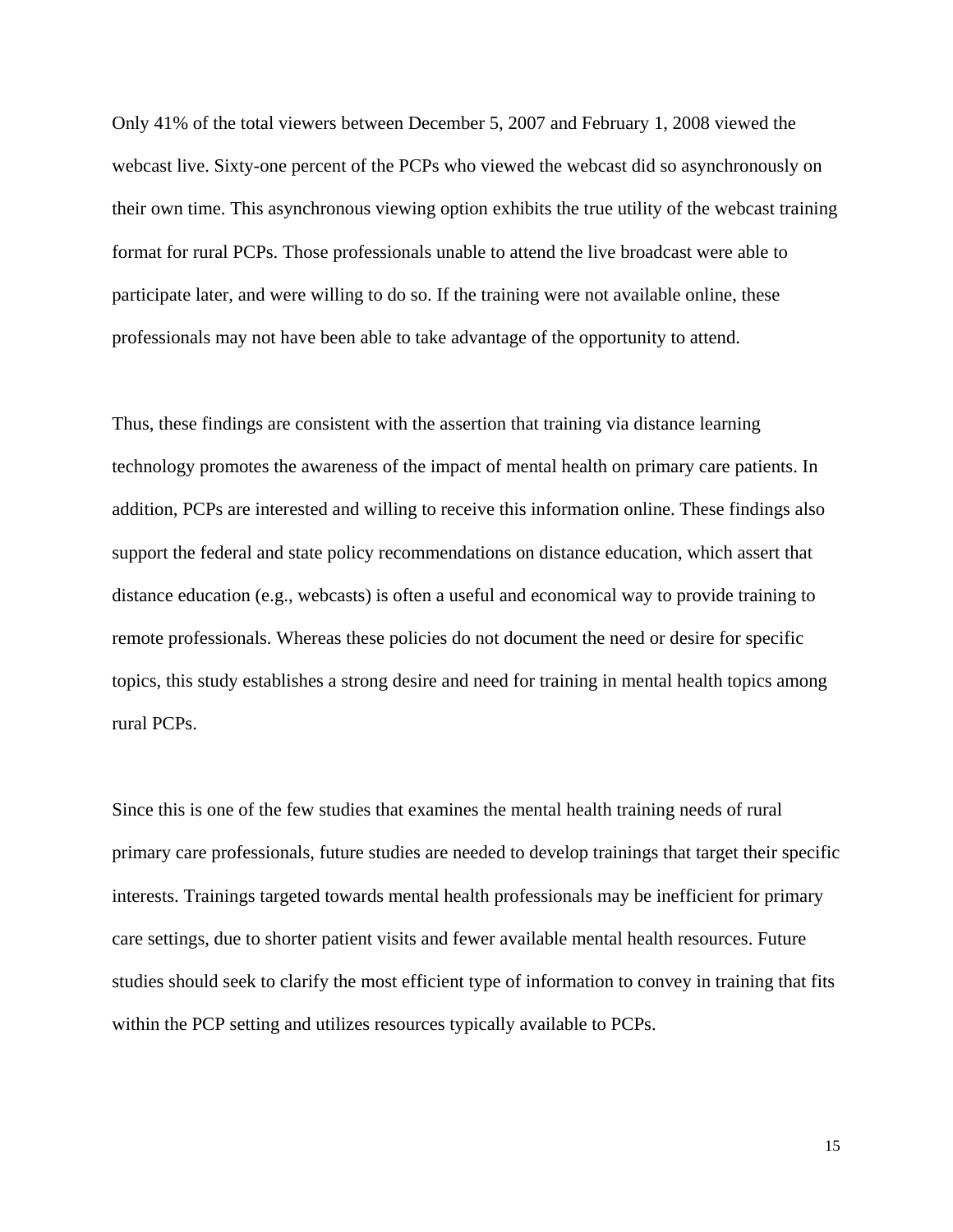<span id="page-15-0"></span>One discrepancy noted in the results was that of the 171 participants who completed the webcast, only eight requested the free CME/CEU credits. There was no follow-up scheduled after the post-webcast survey to explore this phenomenon. Future research could determine if CME/CEU credits are a true incentive for attending the webcast. In a similar vein, only a few webcast participants completed the post-webcast survey. When the webcast was finished, the webcast website automatically loaded the first page of the online survey. Only 18 of the 171 participants completed the survey. It is hypothesized that most participants did not have the time or desire to fill out a survey immediately after the intensive presentation. It may be more helpful to email a survey link at a later time requesting participant feedback and reminding them of the available CME/CEU credits.

## **Conclusion**

In rural areas, where mental health diagnosis and services are typically provided in primary care settings, it is essential to target mental health trainings towards primary care professionals who lack the resources and time to physically attend trainings. Given the momentum and growing interest in online learning, it is crucial to identify areas of interest in mental health diagnosis and treatment among PCPs and provide online trainings to meet those needs. These online trainings bolster the knowledge and skills of rural PCPs in areas where there are scarce mental health resources. Future studies could explore whether the knowledge gained through online trainings enables PCPs to diagnose patients earlier in the course of their mental illness and provide appropriate treatment, potentially reducing negative economic and mental health impacts (i.e. lengthy and costly hospitalizations) and leading to better patient outcomes.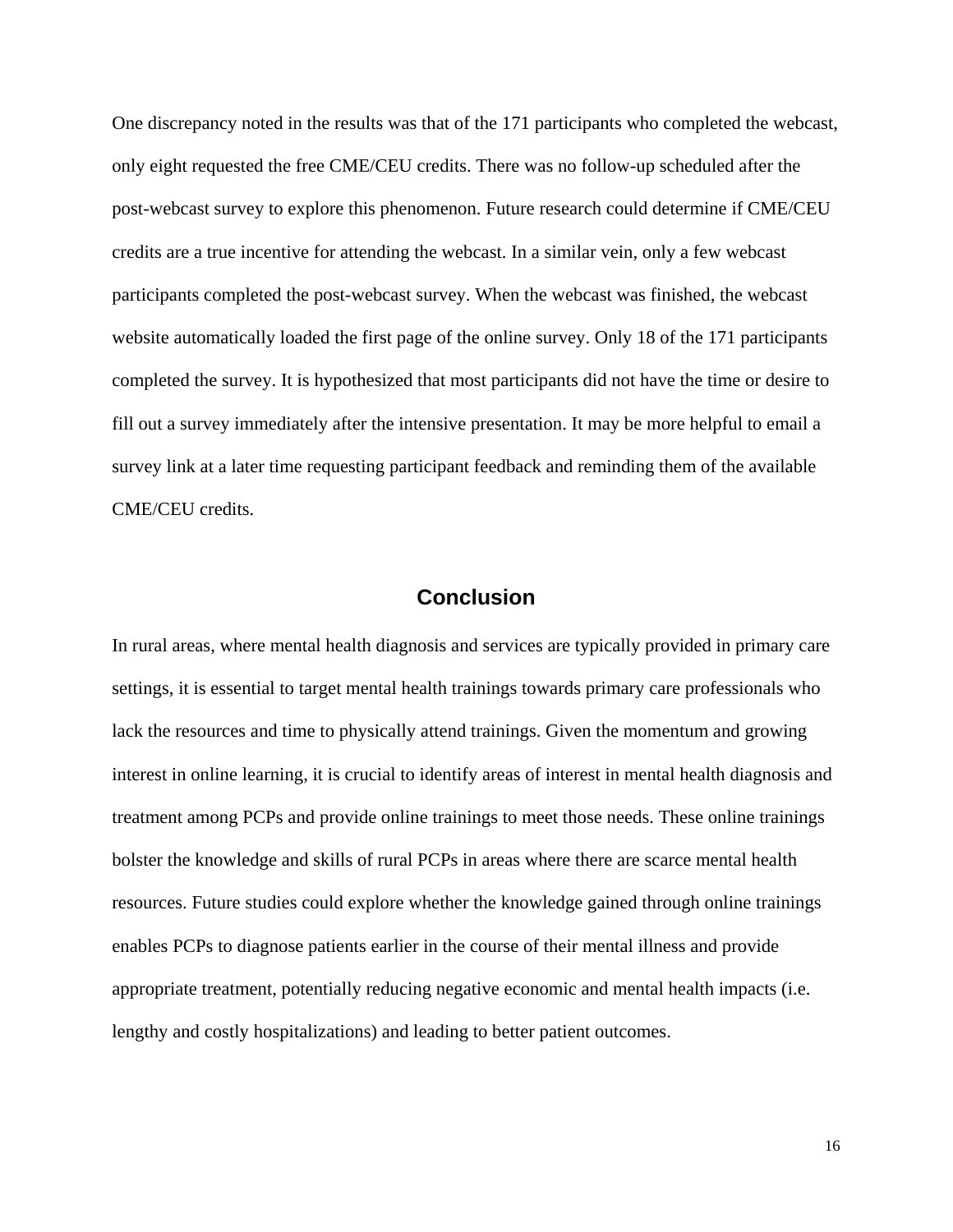Given the interest level in the webcast trainings, further expansion on Bipolar Disorder and other mental health diagnoses of prioritized interest is recommended. These trainings give professionals the opportunity to learn about mental health issues in a primary care setting without the expertise of an on-site mental health professional. They also enable rural professionals to attend trainings that may otherwise be inaccessible to them due to the extensive time necessary to travel to urban areas for training. Finally, online trainings provide CME credits for rural professionals who may not easily access most urban-based trainings.

Thus, mental health training for rural PCPs may enhance the mental health capacity of public health treatment system. This enhancement may be particularly useful in rural areas, where mental health professionals are scarce and PCPs are often the first medical professionals to encounter mental health problems in consumers. Public health systems are strongly encouraged to provide opportunity and support for PCPs to attend mental health trainings to better serve rural populations in need.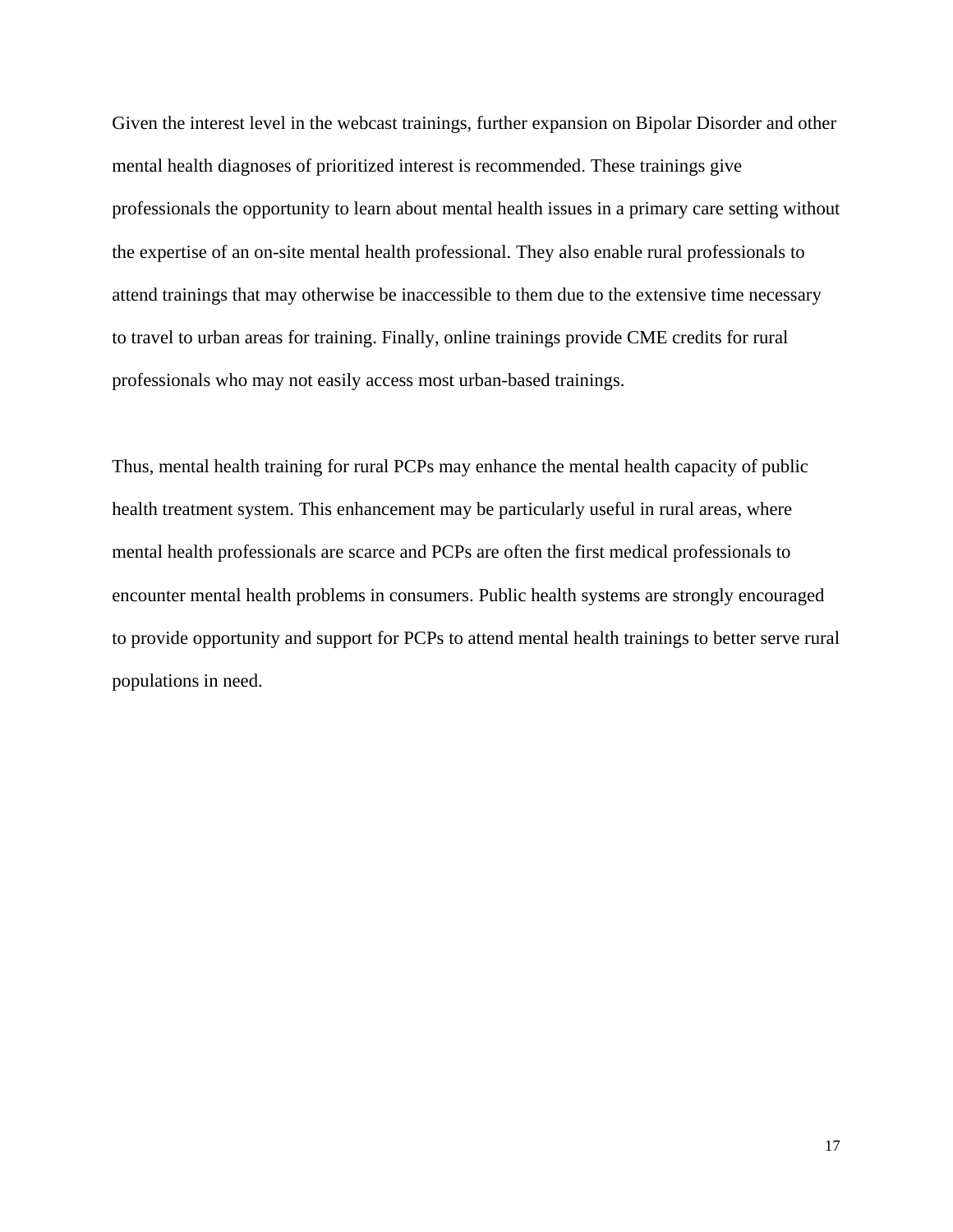## **References:**

<span id="page-17-0"></span>1. Crossing the Quality Chasm: A New Health System for the 21st Century. Institute of Medicine.

MP Hurtado, EK Swift, JM Corrigan - 2001 - Washington, DC: National Academy Press.

- 2. Ivey, S.L., Scheffler, R., & Zazzali, J.L. (1998). Supply dynamics of the mental health workforce: Implications for health policy. *Milbank Quarterly, 76,* 25-58.
- 3. Rural Health Care Delivery: Connecting Communities Through Technology. (2002). Prepared by First Consulting Group for the California HealthCare Foundation. Online: <http://www.chcf.org/documents/hospitals/RuralHealthCareDelivery.pdf>
- 4. Susman, J.L., Crabtree, B.F., & Essink, G. (1995). Depression in rural family practice. Easy to recognize, difficult to diagnose. *Archives of Family Medicine, 4,* 427-431.
- 5. Geller, J.M. 1999. Rural primary care providers' perceptions of their roles in the provision of mental health services: Voices from the plains. *Journal of Rural Health, 15,* 326-34.
- 6. New Freedom Commission on Mental Health, *Achieving the Promise: Transforming Mental Health Care in America. Final Report*. DHHS Pub. No. SMA-03-3832. Rockville, MD: 2003.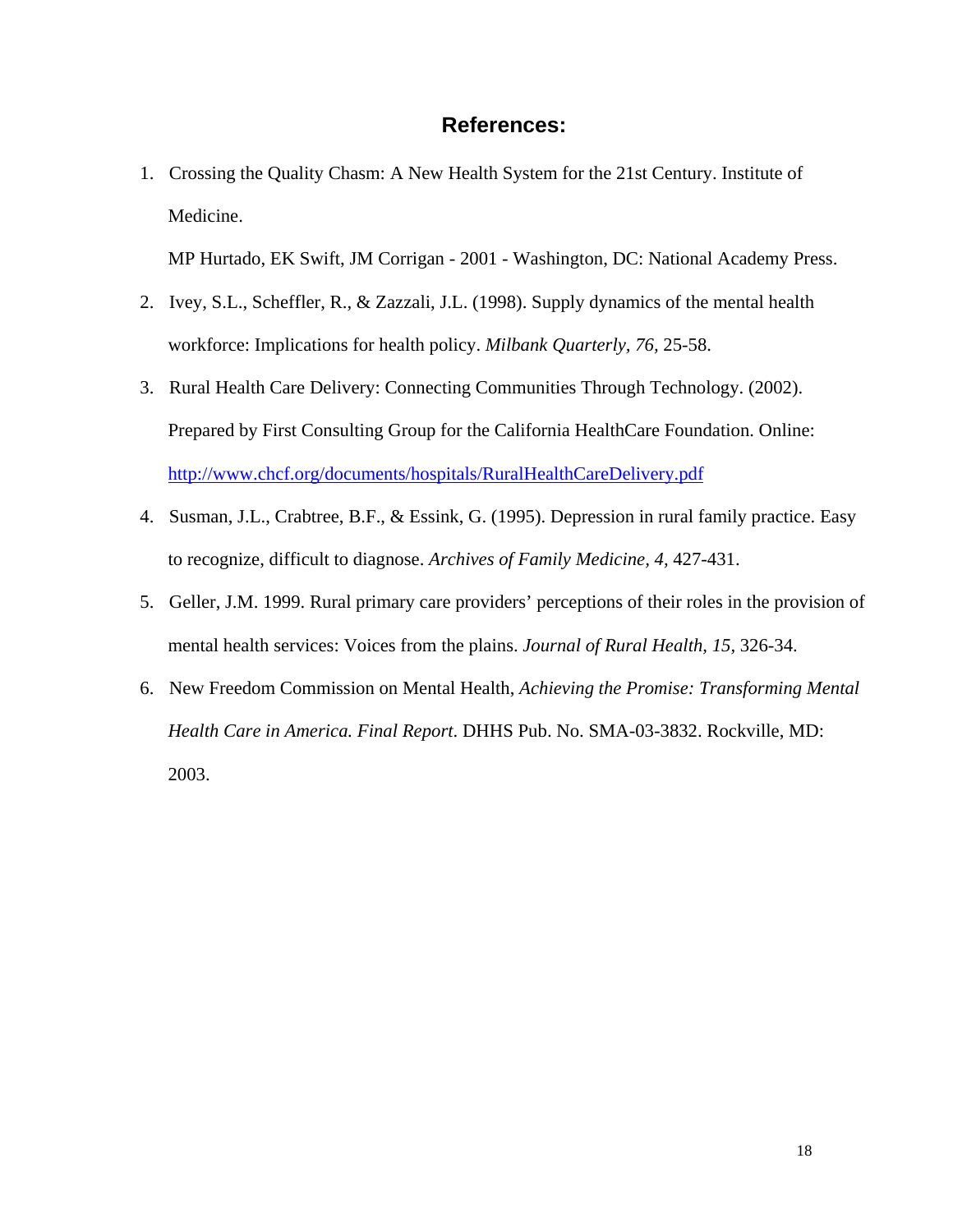## **Appendix A**

## <span id="page-18-0"></span>**Survey on Training Needs**

#### **1. Please check all areas that you would be interested in receiving training for CME credits.**

 $\Box$  General Pediatric Mental Health Issues

 $\square$  Diagnosing Attention Deficit Disorder/ADHD in Children

 $\square$  Diagnosing Attention Deficit Disorder/ADHD in Adults

□ Autism Spectrum Disorders

Developmental Delays

□ Antidepressants (SSRIs) and Adolescents

Diagnosis of Depression (Validated screening tool – PHQ‐9)

 $\Box$  Treatment of Depression

□ Anxiety

 $\Box$  Phobias

 $\Box$  Panic attacks

 $\Box$  Bipolar Disorder

 $\square$  Schizophrenia

 $\Box$  Postpartum Depression

Suicidal Problems (e.g., self‐injuring or dying ideation, plans, phone calls for help, prior attempts)

 $\square$  Differentiating between psychotic disorders and substance-induced psychotic symptoms

 $\square$  Substance Abuse Detection & Treatment

 $\Box$  Older Adults and Healthy Aging

 $\Box$  Alzheimer's and other Dementias

 $\Box$  Bereavement

 $\Box$  Other (please specify)

#### **2. Please check the ONE topic for which you would be most interested in receiving training for CME credits.**

□ General Pediatric Mental Health Issues

□ Diagnosing Attention Deficit Disorder/ADHD in Children

□ Diagnosing Attention Deficit Disorder/ADHD in Adults

□ Autism Spectrum Disorders

 $\Box$  Developmental Delays

Antidepressants (SSRIs) and Adolescents

Diagnosis of Depression (Validated screening tool – PHQ‐9)

 $\Box$  Treatment of Depression

**□** Anxiety

 $\Box$  Phobias

 $\Box$  Panic attacks

 $\Box$  Bipolar Disorder

 $\Box$  Schizophrenia

 $\Box$  Postpartum Depression

Suicidal Problems (e.g., self‐injuring or dying ideation, plans, phone calls for help, prior attempts)

Differentiating between psychotic disorders and substance‐induced psychotic symptoms

 $\Box$  Substance Abuse Detection & Treatment

 $\Box$  Older Adults and Healthy Aging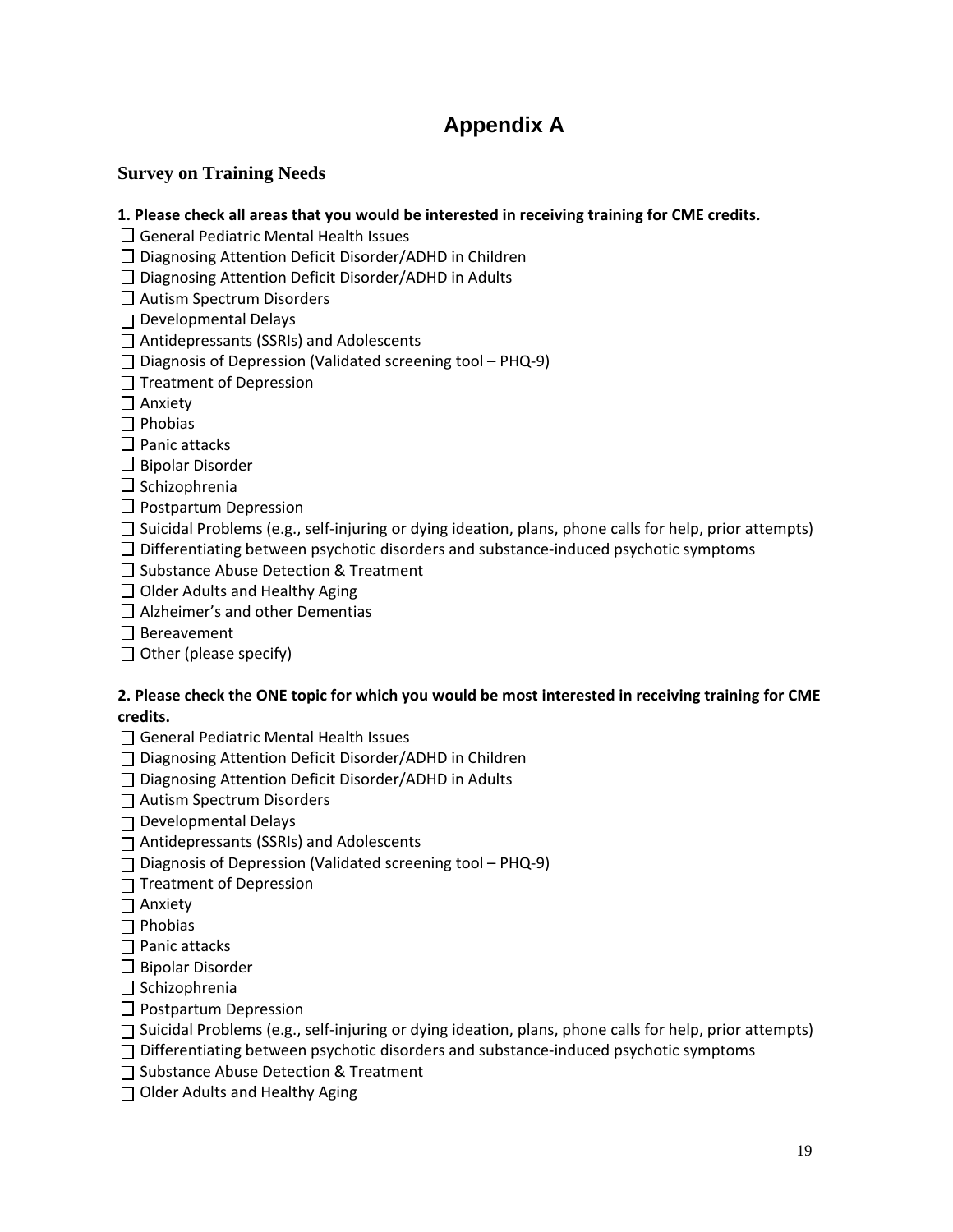$\Box$  Alzheimer's and other Dementias

 $\Box$  Bereavement

 $\Box$  Other (please specify)

### 3. Of the topics you selected, what would you like to accomplish by participating in training: Check all **that apply.**

 $\square$  Basic review

 $\Box$  Update existing knowledge/skills

 $\Box$  Acquire new skills

 $\Box$  Referral options

 $\Box$  Other (please specify)

### **4. I am interested in participating in internet‐based (webcast) CME presentation(s) on mental health topics?**

Yes

 $\Box$  No

*This section is intended to gather information on you and your practice.*

**5. Do you practice in a rural (less than 50,000 people)or urban setting?**

- $\Box$  Rural
- □ Urban

## **6. Type of Provider: (Check One)**

- $\Box$  Physician (MD or DO)
- $\Box$  Nurse Practitioner
- $\Box$  Physician Assistant
- $\Box$  Other (please specify)

### **7. Practice Domain: (Check One)**

- $\Box$  Family Medicine
- $\Box$  Internal Medicine

 $\Box$  Pediatrics

 $\Box$  Other (please specify)

### **8. Practice Type: (Check One)**

- $\Box$  Small Group (2-5)
- $\Box$  Medium Group (6-9)
- $\Box$  Large Group (10+)
- $\Box$  Other (please specify)

### **9. Which populations do primarily you serve (check all that apply):**

- $\Box$  Pediatrics (children, adolescents)
- Young adults (17‐25)
- $\Box$  Other adults (26-59)
- $\Box$  Seniors (60+)
- Women's issues
- $\Box$  Minority groups
- $\Box$  Other (please specify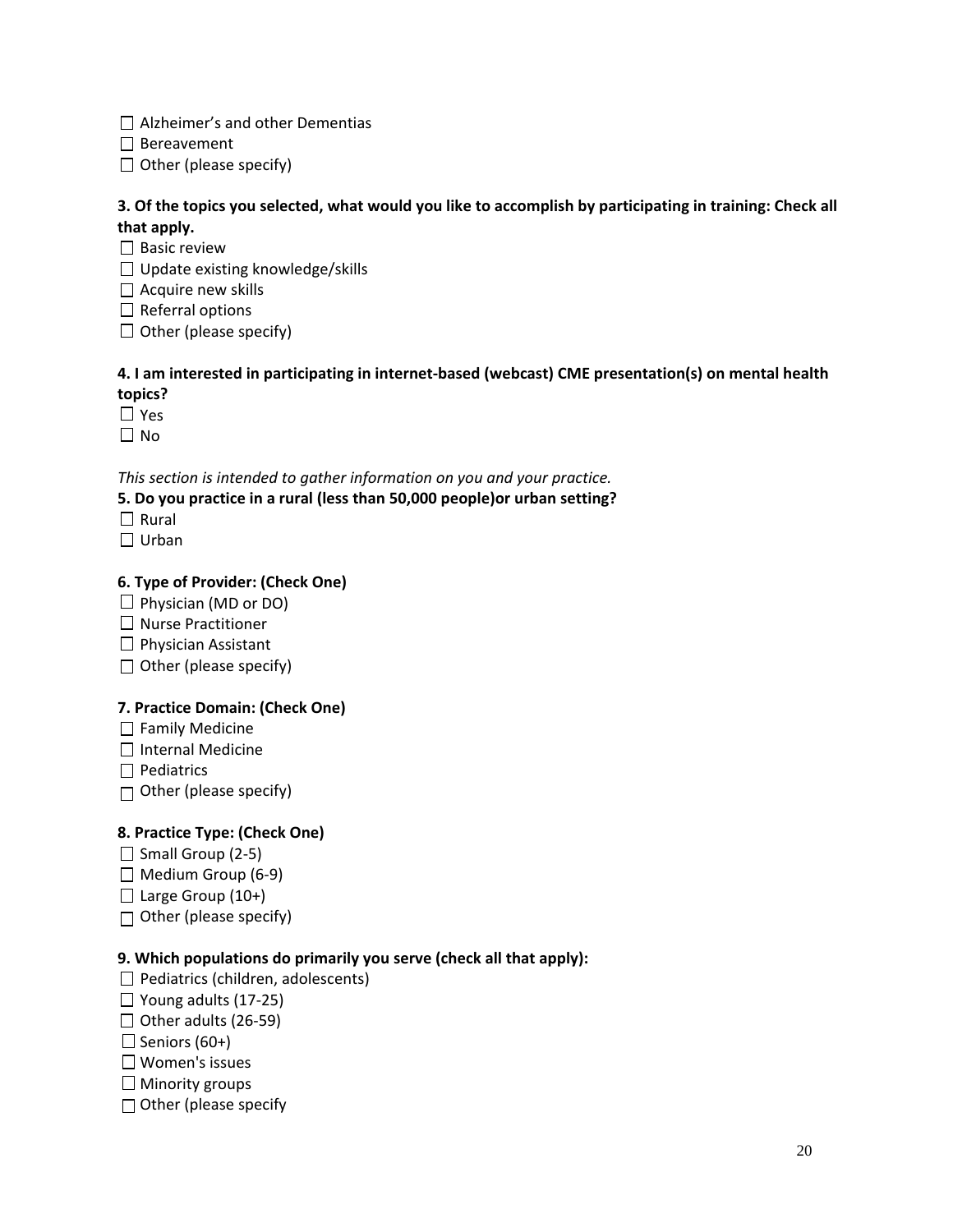#### **10. Are you practicing in a federally designated rural health clinic?**

Yes

 $\Box$  No

I don't know

### **11. Are you practicing in a Federally Qualified Health Center (FQHC)?**

- □ Yes
- $\Box$  No
- I don't know

## **12. Have you ever attended a training program which included mental health topics?**

- □ Yes
- $\Box$  No

## **13. For CME (Continuing Medical Education) credits?**

- Yes
- $\Box$  No

### **14. What type of training(s)? Click all that apply**

- $\Box$  Didactic lectures (Grand Rounds)
- □ Conferences
- Workshops

Internet‐based (webcasts)

 $\Box$  Other (please specify)

#### **15. What might motivate you to take additional webcast training(s) on mental health topics? (Check all that apply):**

- $\Box$  Receipt of CME credits?
- $\Box$  Having had, or anticipating, a significant mental health evaluation or treatment issue in your practice?
- $\Box$  Financial incentive or premium provided by the training organization?
- $\Box$  Other (please specify)

**16. Indicate your preferred method of our communicating with you. We will provide you with details** about the training webcast on one or more of the topics included in this survey. Please note: We will not **distribute your email address or other contact information to anyone outside the direct purposes of** providing you with more information on the training that will be developed as a result of the survey. E‐Mail

- $\Box$  Telephone
- □ Regular Mail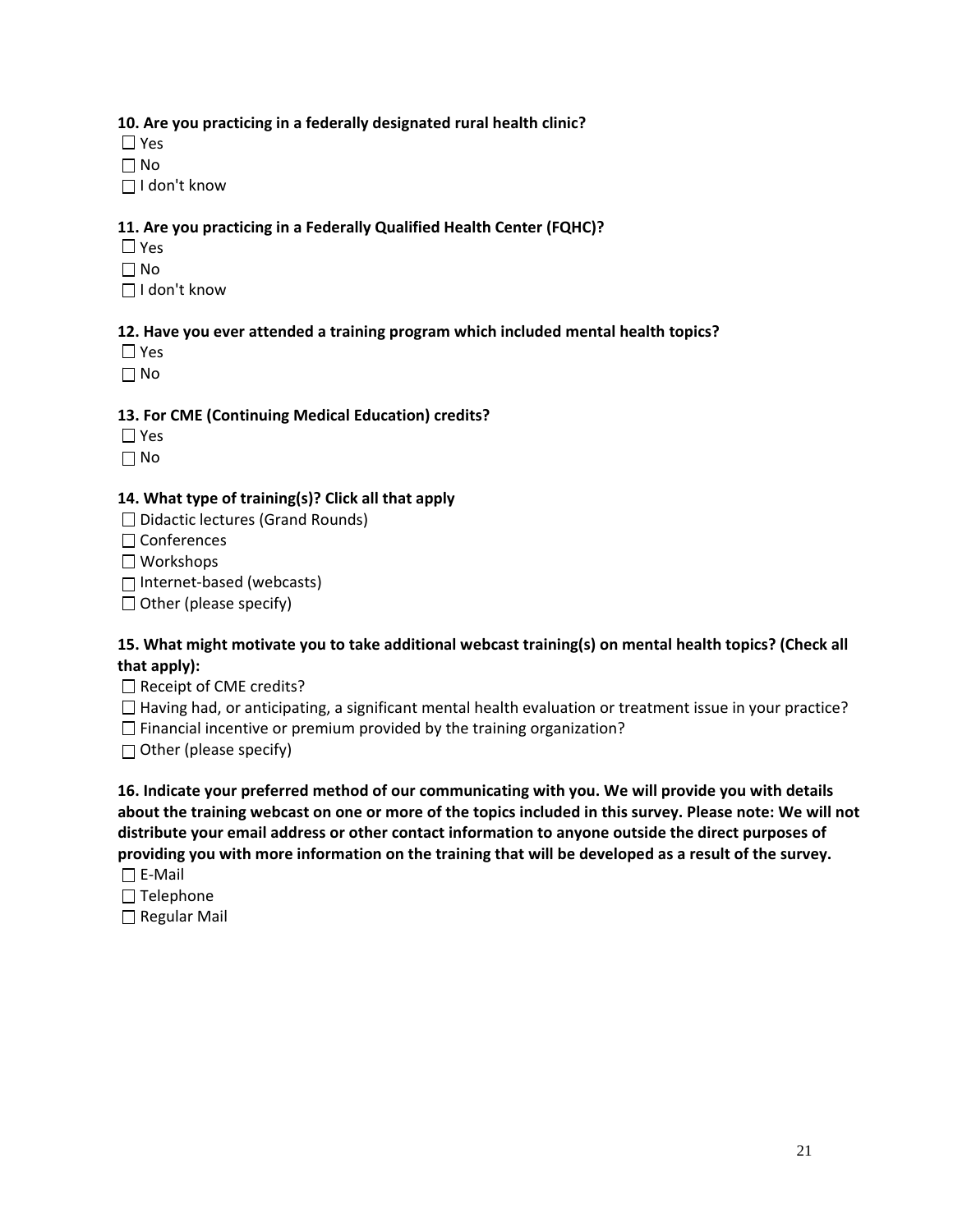## **Appendix B**

<span id="page-21-0"></span>

| <b>Bipolar Web Cast Evaluation</b><br>1. Please enter the State you are from.                                                                                                       |               |                |   |   |                    |  |  |
|-------------------------------------------------------------------------------------------------------------------------------------------------------------------------------------|---------------|----------------|---|---|--------------------|--|--|
|                                                                                                                                                                                     |               |                |   |   |                    |  |  |
| 3. Provider type:<br>□ Primary Care Physician<br>$\Box$ Nurse Practitioner<br>$\Box$ Physician Assistant<br>$\Box$ Psychiatric Nurse<br>$\Box$ Mental Health Professional           |               |                |   |   |                    |  |  |
| <b>4. Presenter Skills</b><br>Was the presenter<br>knowledgeable,<br>organized and effective?                                                                                       | 1 Ineffective | $\overline{2}$ | 3 | 4 | 5 Highly Effective |  |  |
| Was the information<br>presented in a clear<br>and orderly manner?                                                                                                                  |               |                |   |   |                    |  |  |
| Were audio-visual aids<br>used effectively?                                                                                                                                         |               |                |   |   |                    |  |  |
| <b>5. Audience Participation</b><br>How effective was the<br>presenter in involving<br>you/other participants,<br>ensuring an adequate<br>amount of time for<br>questions/comments? | 1 Ineffective | 2              | 3 | 4 | 5 Highly Effective |  |  |
| 6. Objectives<br>How well did the web<br>cast meet its stated<br>objectives?                                                                                                        | 1 Not at all  | 2              | 3 | 4 | 5 Completely       |  |  |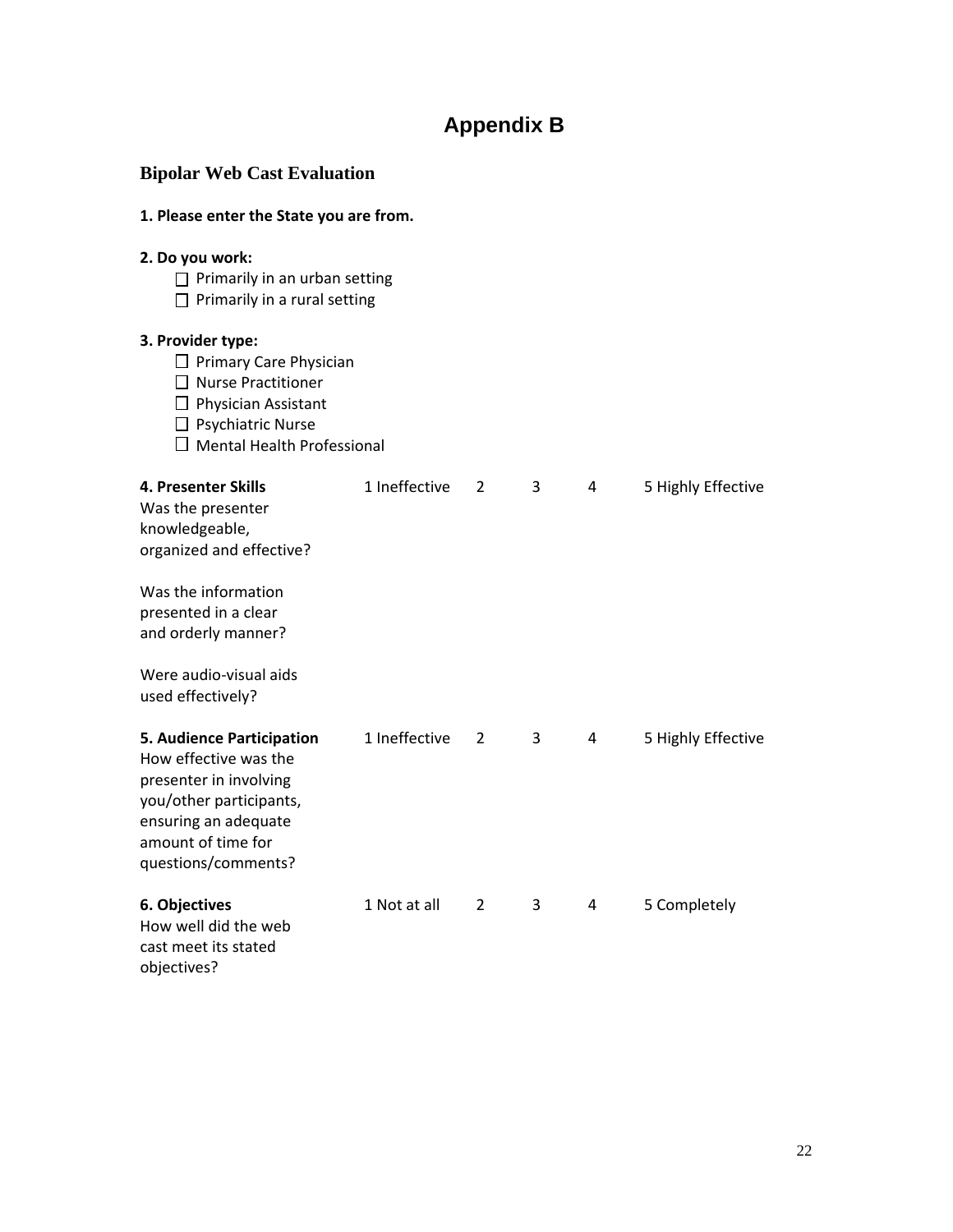**7. Relevance to your work**  1 Very Little 2 3 4 5 A Great Deal Did you gain new information or insights to your work?  Will you incorporate

this information into your practice/work?

**8. What do you consider the most important thing you gained from your participation in this web cast?**

**9. Overall rating**  1 Not at all 2 3 4 5 Completely Overall, how satisfied are you with this web cast?

#### **10. Suggested topics for future web casts**

#### **11. Where did you hear about this web cast?**

- $\Box$  Brochure
- □ Personal Contact
- Website
- $\square$  Email
- $\Box$  Other (please specify)

#### **12. What made you decide to attend this web cast?**

- □ Presenter
- $\Box$  CEUs
- □ Agenda/Topics
- $\Box$  Flexibility of web cast forum
- $\Box$  Other (please specify)

#### **13. Comments:**

#### **14. Please check here if you are applying for CEU/CME's.**

#### **15. Are you interested in information on future webcasts?**

Please answer the following questions regarding demographic information.

#### **16. Your name**

#### **17. Your Position Title (if not applicable, type N/A)**

**18. Facility (if not applicable, type N/A)**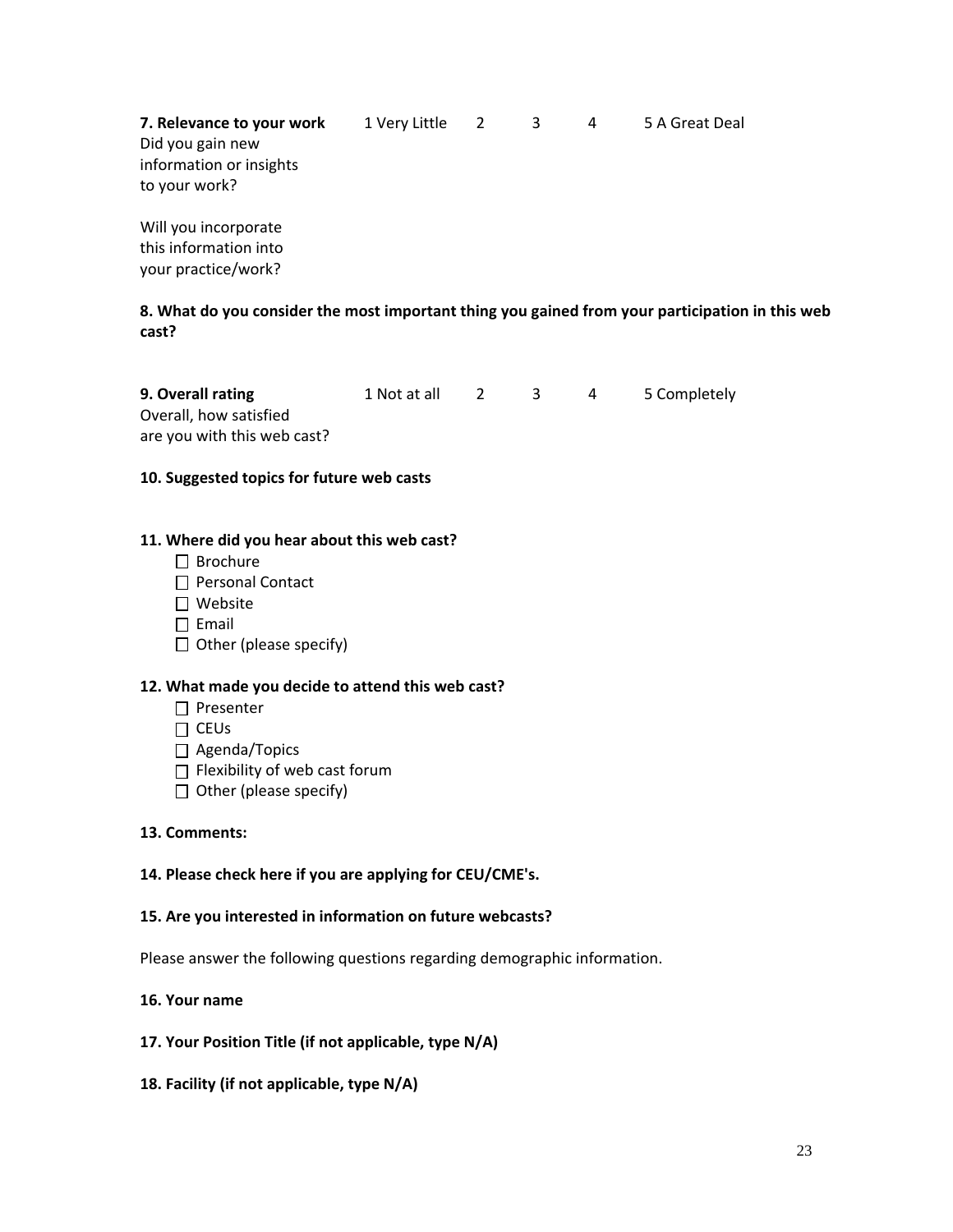**19. Mailing Address (please include street or PO Box, City, and Zip)**

**20. Email address**